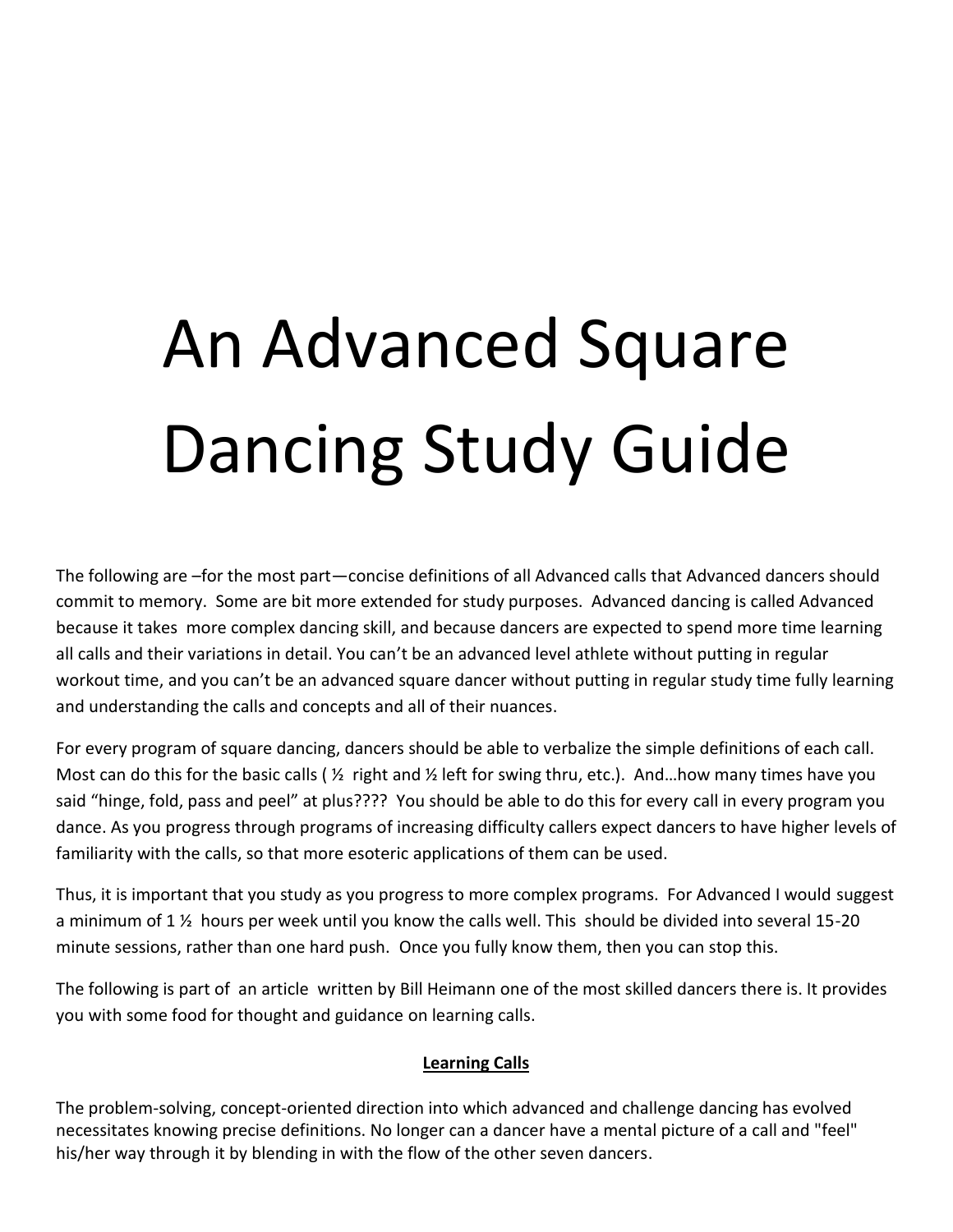Being successful at square dancing is no different than being successful at anything else. The common denominator is to *form habits* of doing those things it takes to be successful. In this case, you must form the habit of memorizing calls. Here are some suggestions.

Since most of us don't have photographic memories, repetition is the only answer. You need 15 minutes a day, but take heart, you don't need an *extra* 15 minutes. Find some mindless tasks that require little concentration and fill that non-thinking time with memorizing calls. For example, take four or five calls each week, write them on a piece of paper, and put a copy in the front seat of the car to practice when you're commuting to work, on the mirror in the bathroom for when you're shaving or drying your hair, or on the refrigerator door or over the sink for when you're preparing meals. You can certainly devise others. These are just some that work for me. But the secret is to practice for 15 minutes each and every day in an existing time slot. (hint from Harlan: replace bathroom reading with studying calls)

The key to memorizing is to *verbalize*. Never look at a call (for instance motivate) and say, "Yes, I know that." or "yes, they go over here and the others do this." Always say, "all 8 circulate, centers cast ¾ - ends circulate  $\frac{1}{2}$ , star turns  $\frac{1}{2}$  while outsides trade, those who meet cast  $\frac{1}{2}$  and the ends move up".

Say it out loud or say it to yourself, but say it. Verbalize the call whenever you see or hear it. Quiz each other at supper - but always, always verbalize it. When you dance at any level, verbalize each and every call as you dance. If you do, you will be forming habits of the things you'll need at higher levels.

In summary, form habits of doing those things necessary for success; fill 15 otherwise mindless minutes of each day with memorizing calls; and verbalize the call each and every time you see or hear it. Hard work? Sure it is. Did you ever know anything worthwhile that didn't exact a price? These ideas were designed to be successful, not necessarily easy.

Go forth and *verbalize*.

Bill Heimann

Another hint: got a friend learning Advanced too? Get together and quiz each other or study together now and then

One final note—if you are studying something and just don't get it, then relax and wait and ask about it in class or workshop**.**

## **The study definitions of Advanced calls begin on the next page**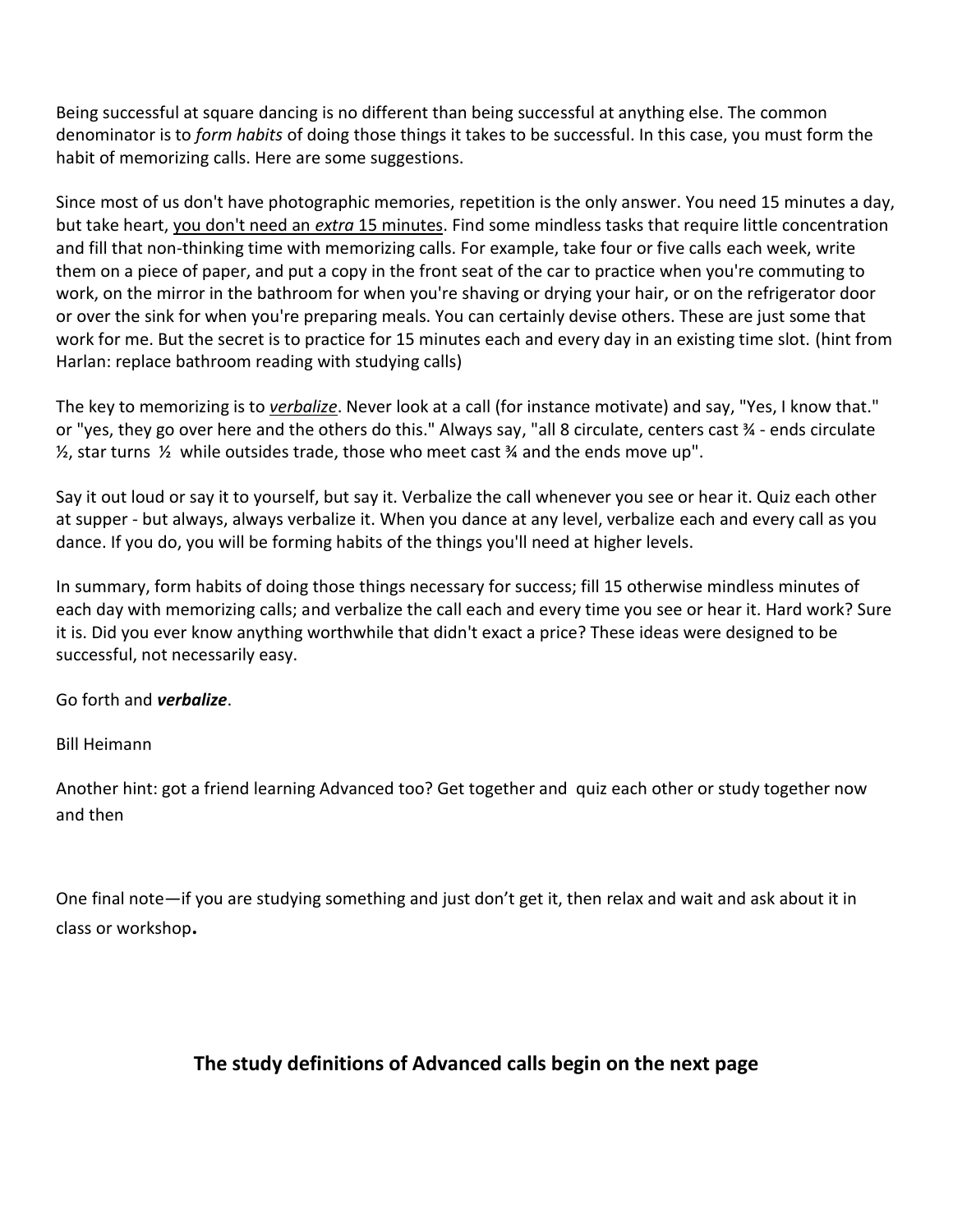## **Concise Advanced Definitions for Study Purposes**

| % Thru/left<br>% thru                         | 1) those who can Hinge with a right hand (for left $\frac{1}{4}$ thru hinge left first)<br>2) those who can trade with a left hand (for left $\frac{1}{4}$ thru the second part is trade with a<br>right)<br>Note: always starts with a right hand.                                                                                                                                                                                                                                                                                                                                                                                                                       |
|-----------------------------------------------|---------------------------------------------------------------------------------------------------------------------------------------------------------------------------------------------------------------------------------------------------------------------------------------------------------------------------------------------------------------------------------------------------------------------------------------------------------------------------------------------------------------------------------------------------------------------------------------------------------------------------------------------------------------------------|
| % Thru/left<br>3⁄4 Thru                       | 1) those who can cast $3/4$ with a right hand (for left $\frac{3}{4}$ thru cast left first)<br>those who can trade with a left hand (for left 34 thru the second part is trade with a<br>right)<br>Note: always starts with a right hand.                                                                                                                                                                                                                                                                                                                                                                                                                                 |
| $1/4$ In                                      | Any formation with adjacent dancers<br>Dancers turn 90° in place toward the adjacent dancer.<br>Ends in Facing Dancers.<br>Note: immediately identify the dancer adjacent to you, then turn % toward them                                                                                                                                                                                                                                                                                                                                                                                                                                                                 |
| $1/4$ Out:                                    | Any formation with adjacent dancers<br>Dancers turn 90° in place away from the adjacent dancer.<br>Ends in Back-to-Back Dancers.<br>Note: immediately identify the dancer adjacent to you, then turn 1/4 away from them                                                                                                                                                                                                                                                                                                                                                                                                                                                   |
| 6 By 2 Acey<br><b>Deucey</b>                  | From Twin Diamonds, an Hourglass, or other formations with a clear outer 6 and center 2<br>Outside 6 Circulate as Very Center 2 Trade.<br>Ends in the same formation as the starting formation                                                                                                                                                                                                                                                                                                                                                                                                                                                                            |
| All <sub>4</sub><br><b>Couples</b><br>Concept | From a Squared Set or similar formation<br>The All 4 Couples CONCEPT simultaneously activates eight dancers to do a 4-dancer<br>call.<br>The four dancers at the Heads' position work together to do the given call, while<br>simultaneously, the four dancers at the Sides' position work together to do the same<br>given call.<br>Dancers at the Heads' position maneuver around the dancers at the Sides' position and<br>vice-versa by working in a circle around the outside heads do not touch sides and sides<br>do not touch heads as they execute the call. First time you pass person you don't touch<br>use a right shoulder, the second time a left shoulder |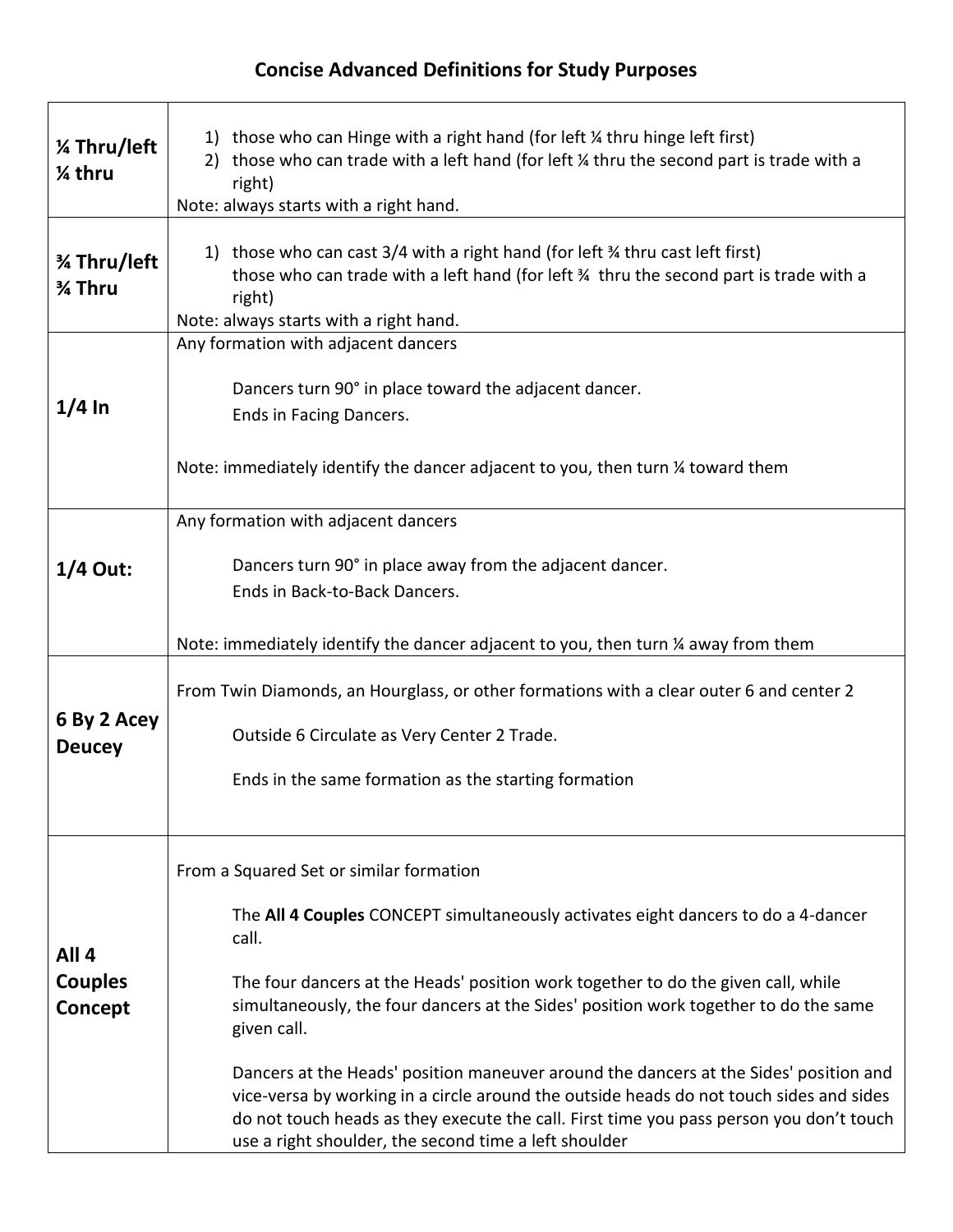| All <sub>8</sub><br>Concept  | From a Thar, Squared Set, Alamo ring and other formations                                                                                                                                                                                                                            |
|------------------------------|--------------------------------------------------------------------------------------------------------------------------------------------------------------------------------------------------------------------------------------------------------------------------------------|
|                              | The 4 dancers nearest the Heads' position work together as the 4 dancers nearest the<br>Sides' position work together. All eight dancers work simultaneously using appropriate<br>traffic patterns.<br>All crossing/pull by/swing thru action is done using a star across the center |
|                              |                                                                                                                                                                                                                                                                                      |
| <b>Any Hand</b>              | The Any Hand concept is typically used when doing calls that always start with the Right-hand<br>from setups in which some dancers start with the Right-hand and some dancers start with the<br>Left-hand.                                                                           |
|                              | Sometimes Any Hand is used on a call that can start with either hand, such as Swing &<br>Mix as an aid to warn the dancers that they are in an unusual setup (typically an<br>Inverted Line) where some dancers are starting with the Left-hand.                                     |
| Concept                      | Dancers do the call using whatever hand is convenient                                                                                                                                                                                                                                |
|                              | Examples: any hand 1/4 thru: centers and ends hinge with whatever hand they have<br>then the centers do an appropriate trade                                                                                                                                                         |
|                              | Any hand swing thru: centers and ends trade with whatever hand they have, centers<br>trade                                                                                                                                                                                           |
|                              |                                                                                                                                                                                                                                                                                      |
| anything<br>and Cross        | 1. Do the anything call (which must end in an applicable 2 x 2);<br>2. Trailers diagonal Pull By using outside hands.<br>Example: touch ¼ and cross-touch ¼ and the trailers cross with a left hand                                                                                  |
| <b>As Couples</b><br>Concept | Couples work together as a unit of one-i.e. as if they were a single dancer to do the<br>given call.                                                                                                                                                                                 |
|                              | The Beau is the Left-side dancer and the Belle is the Right-side dancer.                                                                                                                                                                                                             |
| <b>Beau</b><br>/Belle        | In right hand mini waves you are both beaus. In left hand mini waves you are both belles                                                                                                                                                                                             |
|                              | From Facing Couples                                                                                                                                                                                                                                                                  |
| <b>Brace Thru</b>            | 1. Right Pull By;<br>2. Normal Couples (Boy on Left, Girl on Right) Courtesy Turn as<br>Half-Sashayed Couples (Boy on Right, Girl on Left) U-Turn Back.                                                                                                                              |
|                              | Ends in Normal Facing Couples.                                                                                                                                                                                                                                                       |
|                              | This was called half breed thru and some callers still use that inappropriate term                                                                                                                                                                                                   |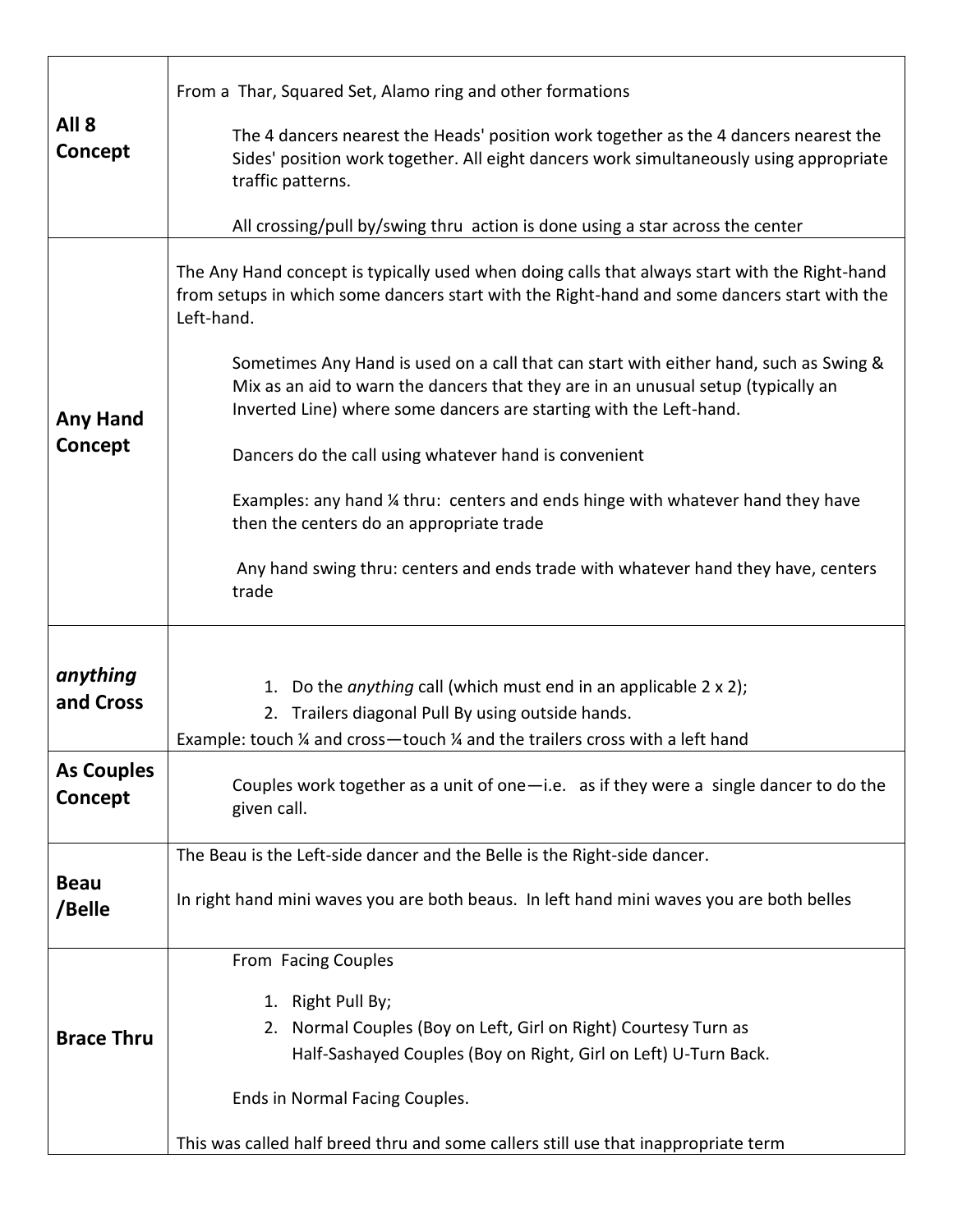| Cast a<br><b>Shadow</b> | From waves, lines and promenade<br>1) Ends 1/2 zoom, cast 3/4 and spread<br>2) Center lead (center looking out) cloverleaf away from the center and steps ahead to<br>become the trailing center of a forming line or wave<br>3) Center facing in: extend, hinge, and extend to become lead center of a forming wave<br>Notes: The lead center does a cloverleaf and follows the end he/she was adjacent to "around<br>the corner" toward the outside (shadows the end they were next to)<br>The trailing center extends and hinges then waits 2 beats of music to let the others get out of<br>the way before extending. This is often done as a "whoop" but beware of going too far on the<br>whoop and facing the wrong wall. Until you do this part of the call well, extend hinge and<br>extend rather than whoop with crossing hands etc.                                                                                                                                                                                                                                                                                                                                                                                                                                                                                                                                                                                                                                                          |
|-------------------------|----------------------------------------------------------------------------------------------------------------------------------------------------------------------------------------------------------------------------------------------------------------------------------------------------------------------------------------------------------------------------------------------------------------------------------------------------------------------------------------------------------------------------------------------------------------------------------------------------------------------------------------------------------------------------------------------------------------------------------------------------------------------------------------------------------------------------------------------------------------------------------------------------------------------------------------------------------------------------------------------------------------------------------------------------------------------------------------------------------------------------------------------------------------------------------------------------------------------------------------------------------------------------------------------------------------------------------------------------------------------------------------------------------------------------------------------------------------------------------------------------------|
| Chain<br>reaction       | From a right or left hand 1/4 tag formation<br>1) The center of the wave and the outside they are facing pass thru.<br>(The outside who does not pass thru freezes in place and takes to hand of the center<br>who moved to the outside. This puts the outside who moved to the center in a star<br>position)<br>2) The resulting outside mini wave hinges while the end of the center wave moves % of<br>the way around the outside to meet the outside member of the mini wave (more<br>precisely the end of the wave counter rotates 1/4).<br>This creates a center star and outside mini wave.<br>3) The outside mini wave trades while the star turns 1/4<br>4) Those who meet cast % and the ends move up to becomes ends of forming waves<br>(similar to the end part of relay the deucey or their part of hourglass circulate)<br>Notes:<br>This call takes team work.<br>Don't rush it take extra time for everyone to be in place for each part of the call<br>Don't begin the next part until you physically have someone to work with<br>$\bullet$<br>It is absolutely critical that those facing directly at the beginning of the call<br>$\bullet$<br>acknowledge by eye contact that they will pass thru with each other<br>The mist important part of this call is that the outside not passed thru with (the<br>outside not facing a center directly) must freeze in place until the approaching center<br>takes their hand for a hinge. If they don't this will break down the square. |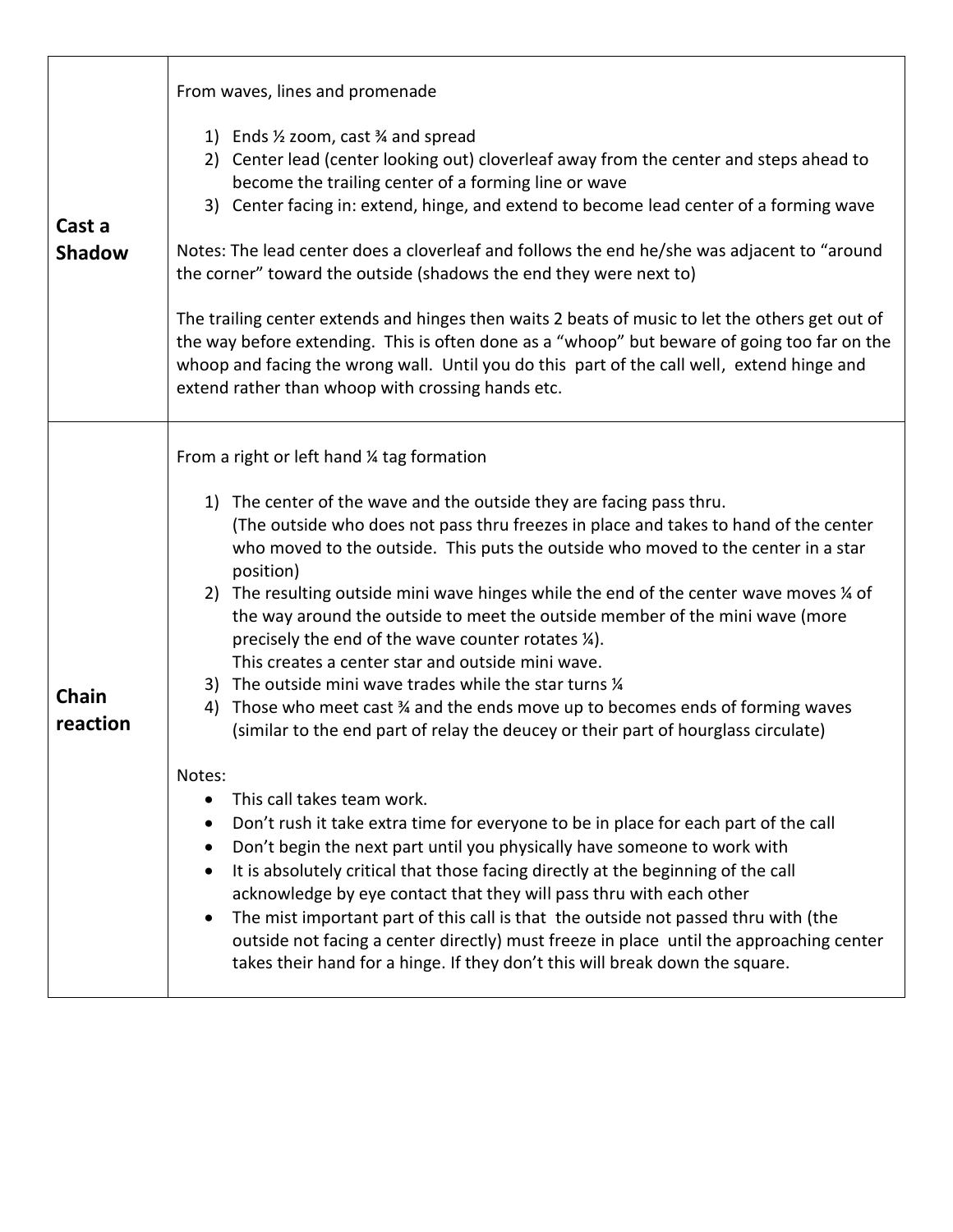| <b>Checkmate</b><br>The<br>Column                        | From Columns.<br>First Two (#1 and #2) Circulate 4 spots & 1/4 In as Last Two (#3 and #4) Circulate twice,<br>1/4 In, & couples Circulate.<br>Normal Columns end in Parallel Two-Faced Lines.                                                                                                                                                                                                                                                                                                                                        |
|----------------------------------------------------------|--------------------------------------------------------------------------------------------------------------------------------------------------------------------------------------------------------------------------------------------------------------------------------------------------------------------------------------------------------------------------------------------------------------------------------------------------------------------------------------------------------------------------------------|
| Clover/<br><b>Cross</b><br><b>Clover And</b><br>anything | From formations with one or more Out-Facing Couples of the square (not directly looking at<br>any other dancers)<br>Clover And anything:<br>Out-Facing Couples (Step Ahead if necessary, and) Cloverleaf.<br>The Others (move in to the center if necessary, and) do the <i>anything</i> call.<br>Cross Clover And anything:<br>Out-Facing Couples Cross Cloverleaf (as one movement Half Sashay and<br>Cloverleaf).<br>The Others (move in to the center if necessary, and) do the anything call.<br>Example: clover and swing thru |
| <b>Cross</b><br><b>Cloverleaf</b>                        | From a completed double pass thru<br>Leads sashay and cloverleaf<br>Trailers step up sashay and cloverleaf                                                                                                                                                                                                                                                                                                                                                                                                                           |
| <b>Cross Trail</b><br>Thru                               | <b>From Facing Couples</b><br>Pass Thru and Half Sashay.<br>Ends in Back-to-Back Couples. The belle dancers always goes in front of the beau                                                                                                                                                                                                                                                                                                                                                                                         |
| <b>Crossover</b><br><b>Circulate</b>                     | usually from Parallel Lines<br>Circulate and move from the center track to the end track if you are a center<br>Circulate and move from the end track to the center track if you are and end<br>Note remember in parallel line/wave formations there are two tracks a center set and end set.<br>For two faced lines this is simply a couples circulate and sashay as you do it. For all formations<br>ends become centers and centers become ends                                                                                   |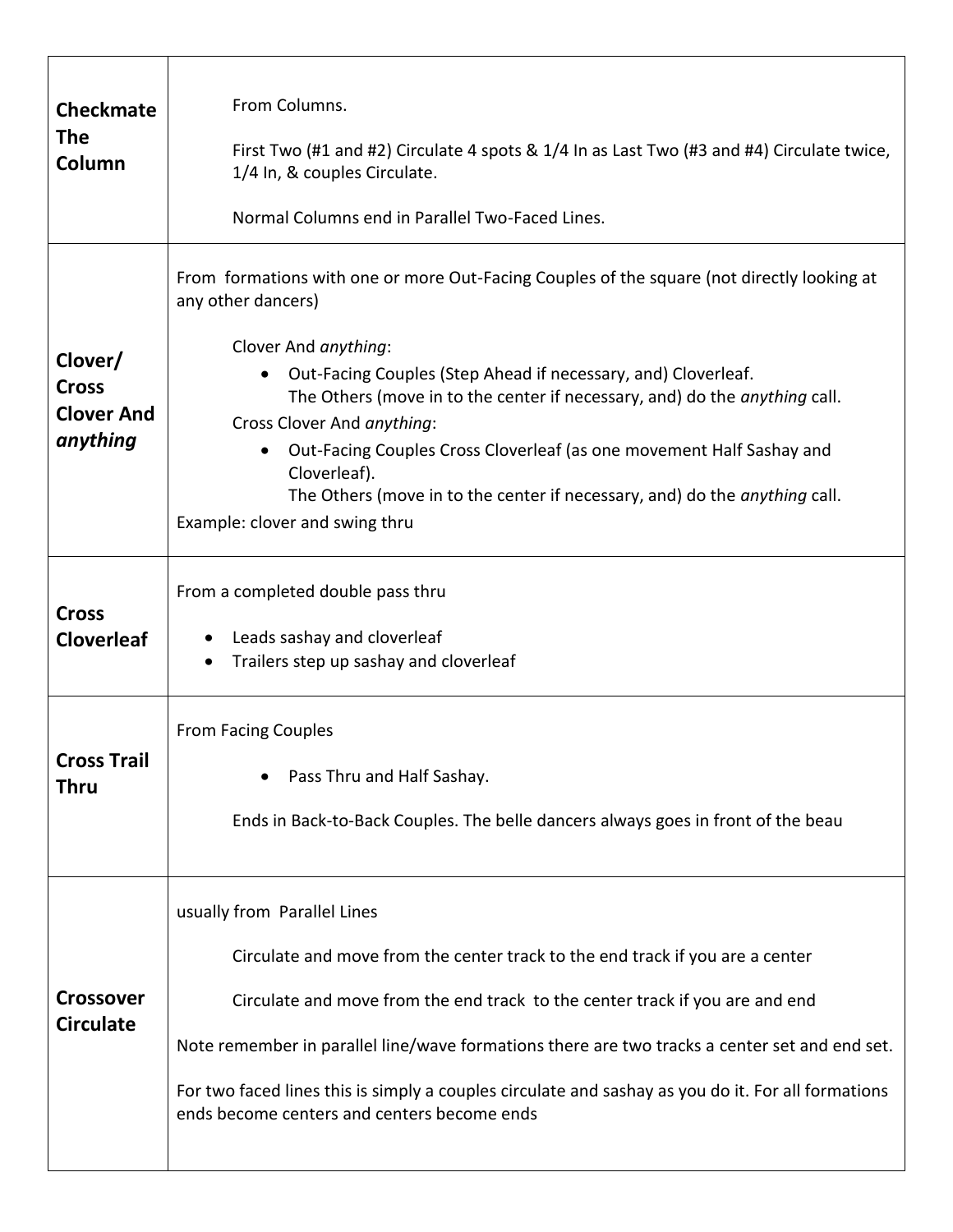|                                   | <b>Cut The Hourglass:</b>                                                                                                                                                                                          |
|-----------------------------------|--------------------------------------------------------------------------------------------------------------------------------------------------------------------------------------------------------------------|
| Cut / Flip                        | Points slide together and Trade as Centers Hourglass Circulate.                                                                                                                                                    |
| <b>The</b>                        | <b>Flip The Hourglass:</b>                                                                                                                                                                                         |
| <b>Hourglass</b>                  | Points flip in as Centers Hourglass Circulate.                                                                                                                                                                     |
|                                   | Usually ends in Parallel Lines.                                                                                                                                                                                    |
|                                   | From any Line of 4.                                                                                                                                                                                                |
|                                   | Mini-Wave dancers Recycle as the Couple dancers Wheel & Deal.                                                                                                                                                      |
| Cycle &<br>Wheel                  | If both Ends start facing the same direction, the rightmost End and adjacent dancer go in front<br>of the leftmost End and adjacent dancer. (this is the same rules as in wheel and deal from lines<br>facing out) |
|                                   | Ends in either Facing Couples (if the Ends start facing opposite directions), or Tandem Couples<br>(if the Ends start facing the same direction).                                                                  |
|                                   | From Twin Diamonds.                                                                                                                                                                                                |
| <b>Diamond</b>                    | 1. All Diamond Circulate;                                                                                                                                                                                          |
| <b>Chain Thru</b>                 | 2. Very Centers of the wave Trade;                                                                                                                                                                                 |
|                                   | 3. Center 4 Cast off 3/4.                                                                                                                                                                                          |
|                                   |                                                                                                                                                                                                                    |
|                                   | Diamond Chain Thru is a 3-part call.<br>Double Star Thru From Facing Couples (Boy on Left, Girl on Right).                                                                                                         |
|                                   |                                                                                                                                                                                                                    |
|                                   | 1. Star Thru;<br>Those who can Mirror Star Thru: That is<br>2.                                                                                                                                                     |
|                                   |                                                                                                                                                                                                                    |
|                                   | a. From Opposite-Sex Facing Dancers. Boys put Left-hand palm forward as Girls put<br>their Right-hand palm forward.                                                                                                |
| <b>Double</b><br><b>Star Thru</b> | b. Touch hands palm-to-palm                                                                                                                                                                                        |
|                                   | Walk forward into the other dancer's starting position, Girls turning under the arch<br>c.                                                                                                                         |
| <b>Triple Star</b>                | 1/4 to the Right, as Boys turn 1/4 to the Left.                                                                                                                                                                    |
| <b>Thru</b>                       | Ends in half-sashayed Back-to-Back Couples.                                                                                                                                                                        |
|                                   | Triple Star Thru Usually from a Starting Double Pass Thru formation in which the Centers are normal<br>Couples and the Outsides are Half-Sashayed, from a normal Eight Chain Thru formation, or from other         |
|                                   | 1. Those who can Star Thru;                                                                                                                                                                                        |
|                                   | 2. Those who can Mirror Star Thru: Do the mirror image of a Star Thru. (see explanation                                                                                                                            |
|                                   | above)<br>3. Those who can normal star thru                                                                                                                                                                        |
|                                   |                                                                                                                                                                                                                    |
|                                   | Notes:                                                                                                                                                                                                             |
|                                   | On both Star Thru and Mirror Star Thru, the Girl goes under the arch.<br>$\bullet$                                                                                                                                 |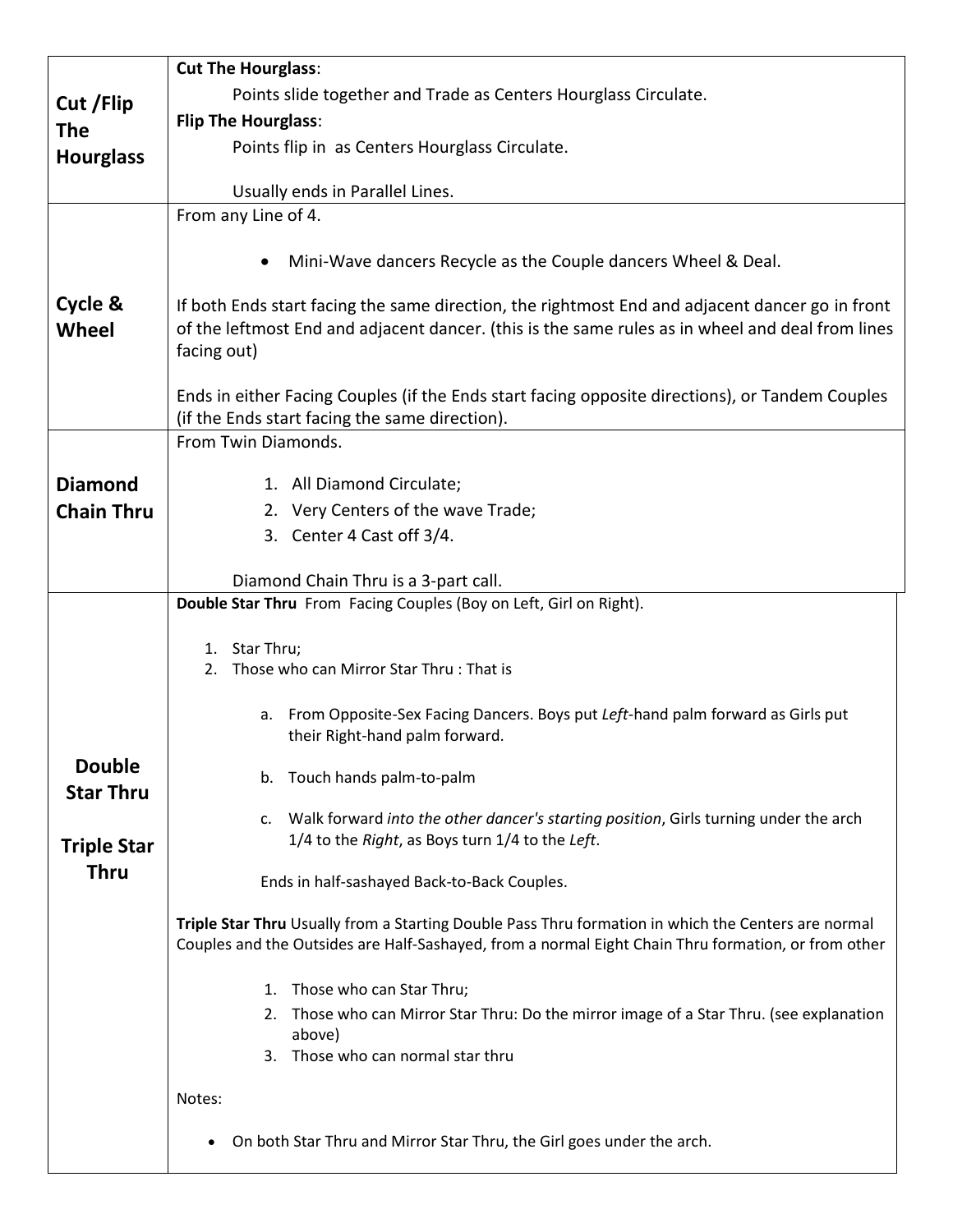|                                   | Alternate hands as you do these calls                                                                                                                                                                                                                                                                                                                                                                                                                                                                                                                                                                                                                                        |
|-----------------------------------|------------------------------------------------------------------------------------------------------------------------------------------------------------------------------------------------------------------------------------------------------------------------------------------------------------------------------------------------------------------------------------------------------------------------------------------------------------------------------------------------------------------------------------------------------------------------------------------------------------------------------------------------------------------------------|
|                                   | Triple Star Thru is a Those Who Can" movement. You may or may not go a total of 3 hands.<br>You might go 3 hands, or you might only do the first 2 hands, or the last 2 hands depending<br>on your starting position                                                                                                                                                                                                                                                                                                                                                                                                                                                         |
|                                   | After each part, you become a Partner with the dancer you were facing                                                                                                                                                                                                                                                                                                                                                                                                                                                                                                                                                                                                        |
|                                   | These are gender dependent calls                                                                                                                                                                                                                                                                                                                                                                                                                                                                                                                                                                                                                                             |
|                                   | From a Line of 4, or other applicable formations.                                                                                                                                                                                                                                                                                                                                                                                                                                                                                                                                                                                                                            |
|                                   | As one movement, the Ends                                                                                                                                                                                                                                                                                                                                                                                                                                                                                                                                                                                                                                                    |
| <b>Ends Bend</b>                  | 1. Step Forward;                                                                                                                                                                                                                                                                                                                                                                                                                                                                                                                                                                                                                                                             |
|                                   | 2. Turn 1/4 toward the Center of the 4-dancer formation;                                                                                                                                                                                                                                                                                                                                                                                                                                                                                                                                                                                                                     |
|                                   | 3. Step Forward to face nose to nose                                                                                                                                                                                                                                                                                                                                                                                                                                                                                                                                                                                                                                         |
|                                   | That is, Ends do the Ends part of Bend The Line.                                                                                                                                                                                                                                                                                                                                                                                                                                                                                                                                                                                                                             |
| <b>Explode</b><br>And<br>anything | The call Explode And anything is on two levels, Plus and A1.<br>At Plus, the starting formation is restricted to a Wave<br>$\bullet$<br>At Advanced, the starting formation can be any Line of 4.<br>$\bullet$<br>Explode [Plus]. From a Wave. As one movement, Step Thru & 1/4 In (face the dancer<br>beside you). Ends in Facing Couples.<br>Explode [Advanced]. From a Generalized Line. As one movement, Centers Step Ahead<br>& 1/4 In as Ends 1/4 In & Step Ahead and all adjust as necessary to end in Facing<br>Couples.<br>Explode and anything Explode; then do the anything call.<br>Example explode and pass the ocean (pass the ocean being the anything call") |
| <b>Explode</b><br><b>The Line</b> | From any Line of 4<br>Centers step ahead and $\frac{1}{4}$ in<br>1)<br>Ends % in and step ahead<br>All right pull by<br>2)<br>Note: think about step and slide-here it is step (centers) and all % in                                                                                                                                                                                                                                                                                                                                                                                                                                                                        |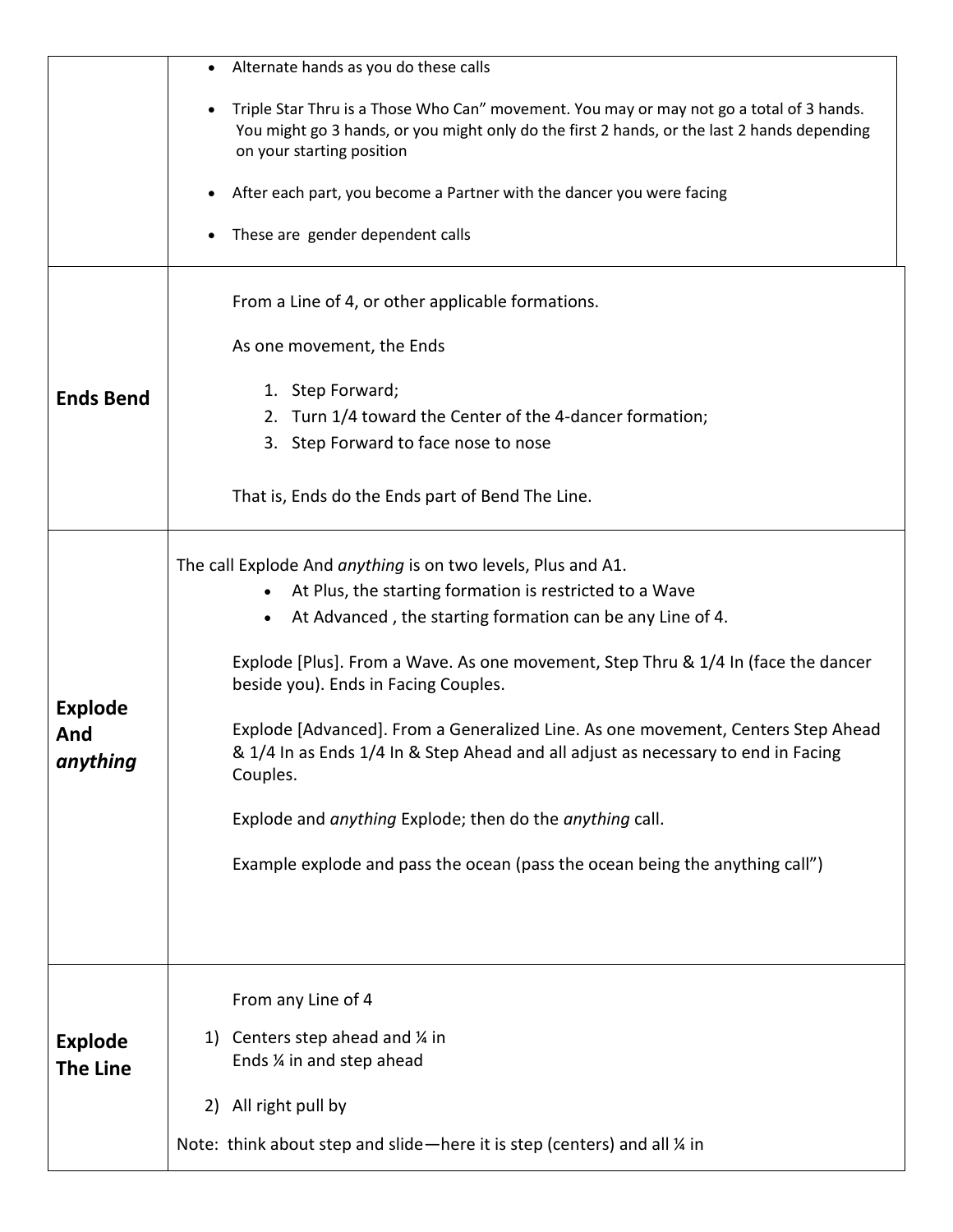|                                                    | From a Thar, a Squared Set after everyone ¼ in to face their partner, or from other applicable<br>formations.                                                                                                                                                                                                           |
|----------------------------------------------------|-------------------------------------------------------------------------------------------------------------------------------------------------------------------------------------------------------------------------------------------------------------------------------------------------------------------------|
| <b>Fractional</b><br><b>Tops</b>                   | 1) Arm Turn $1/2$ ;<br>2) Move forward (Centers in a star, Outsides around the outside) in a Circular path to<br>meet the n-th dancer, where<br>$n = 1$ for 1/4 Top<br>$n = 2$ for $1/2$ Top,<br>or $n = 3$ for 3/4 Top.<br>Ends in a Thar.                                                                             |
|                                                    | From mini wave columns or 8 or 6                                                                                                                                                                                                                                                                                        |
| Grand 1/4                                          | 1. Those who can Right Arm Turn 1/4 (or 3/4);                                                                                                                                                                                                                                                                           |
| (or grand                                          | 2. Those who meet and can Left Arm Turn 1/2.                                                                                                                                                                                                                                                                            |
| $3/4$ ) Thru                                       | This is a 2-part call.                                                                                                                                                                                                                                                                                                  |
|                                                    | This call can be done as grand left $\frac{1}{4}$ thru and grand left $\frac{3}{4}$ thru -see $\frac{1}{4}$ thru definitions                                                                                                                                                                                            |
|                                                    | From right or left hand columns (                                                                                                                                                                                                                                                                                       |
| Grand<br><b>Follow</b><br>Your<br><b>Neighbor</b>  | #1 dancer, does the leads part of follow your neighbor (1/2 split Circulate & U-Turn<br>Back (Roll twice) as the Other6 do the trailers part of follow your neighbor(extend and<br>cast 34). if spread is added all 8 dancers spread                                                                                    |
|                                                    | Note: think "all do your part follow your neighbor" it helps to put your free outside hand<br>behind your back                                                                                                                                                                                                          |
| <b>Horseshoe</b>                                   | From columns with the Ends Facing Out, or from other applicable formations.                                                                                                                                                                                                                                             |
| Turn                                               | Ends Cloverleaf as Centers Partner Tag (1/4 in to face each other and Pass Thru).                                                                                                                                                                                                                                       |
|                                                    | An Hourglass consists of a Diamond inside of a Box. Dancers in the Diamond are the Centers                                                                                                                                                                                                                              |
|                                                    | of the Hourglass; dancers in the Box are the Ends (or Points) of the Hourglass.                                                                                                                                                                                                                                         |
| <b>Hourglass</b><br>Formation/<br><b>Hourglass</b> | <b>Hourglass FORMATION</b>                                                                                                                                                                                                                                                                                              |
| <b>Circulate</b>                                   | <b>Hourglass Circulate</b>                                                                                                                                                                                                                                                                                              |
|                                                    |                                                                                                                                                                                                                                                                                                                         |
|                                                    | From an Hourglass. The Circulate path of an Hourglass consists of 8 spots. Move<br>forward to the next position in the Hourglass, moving from a Diamond position to a<br>Box position or vice-versa. Change your facing direction (by 90°) if and only if you are<br>moving to or from the Point of the Center Diamond. |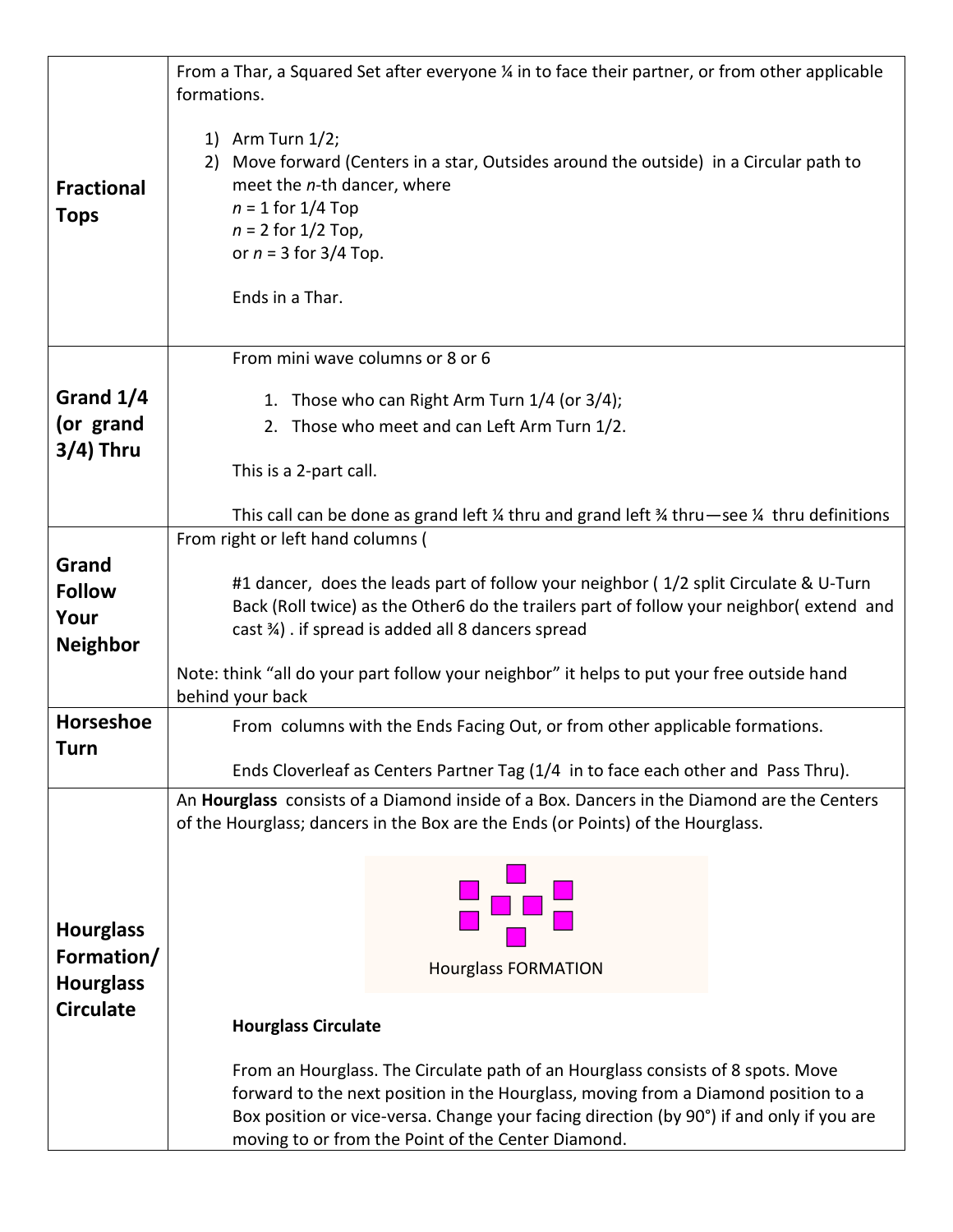| In Roll<br><b>Circulate</b>         | From Parallel Lines or waves with only one end in each wave looking in<br>In-Facing Ends Circulate as the Others Flip or run one position down the line toward<br>the vacated End position.<br>Ends in Parallel Lines/waves                                                                                                                                                                                                                                                                                            |
|-------------------------------------|------------------------------------------------------------------------------------------------------------------------------------------------------------------------------------------------------------------------------------------------------------------------------------------------------------------------------------------------------------------------------------------------------------------------------------------------------------------------------------------------------------------------|
| Lockit                              | From a Wave, 2 faced line, or applicable Diamonds<br>1) Centers Arm Turn ¼ (hinge) as the Ends move up 1/4 of a Circle around the center<br>point of the 4-dancer formation (i.e., Ends do your part Fan The Top).<br>ends in the same formation, but rotated 90°.                                                                                                                                                                                                                                                     |
| Mini-Busy                           | From Parallel Two-Faced Lines.<br>Leaders Any Shoulder Turn & Deal<br>Trailers 1/2 Circulate (as couples extend) to form a center 2 faced line; Very<br>$\bullet$<br>Centers of the line Hinge; and all Flip The Diamond.<br>Ends in a 1/4 Tag.                                                                                                                                                                                                                                                                        |
| <b>Mix</b>                          | From any Line of 4 or other applicable formations.<br>1. Centers Cross Run; this "forces the ends to slide laterally into the center)<br>2. The new centers (original ends) Trade.                                                                                                                                                                                                                                                                                                                                     |
| <b>Motivate</b>                     | A Line of 4 ends in a Line of 4.<br>1) all 8 circulate<br>2) centers cast $3/4$ , while ends circulate $\frac{1}{2}$<br>3) center star turns 1/2, while outsides mini waves trade<br>those who meet cast 34 and the ends move up<br>4)<br><b>Notes</b><br>Don't rush it take extra time for everyone to be in place for each part of the call<br>$\bullet$<br>Don't begin the next part until you physically have someone to work with<br>Check to make sure all 4 dancers are in the star before beginning to turn it |
| <b>Out Roll</b><br><b>Circulate</b> | From Parallel Lines with only one end looking out.<br>Out-Facing Ends Circulate other other end<br>as the Others Flip (180°) one position down the line toward the vacated End position.<br>Ends in Parallel Lines.                                                                                                                                                                                                                                                                                                    |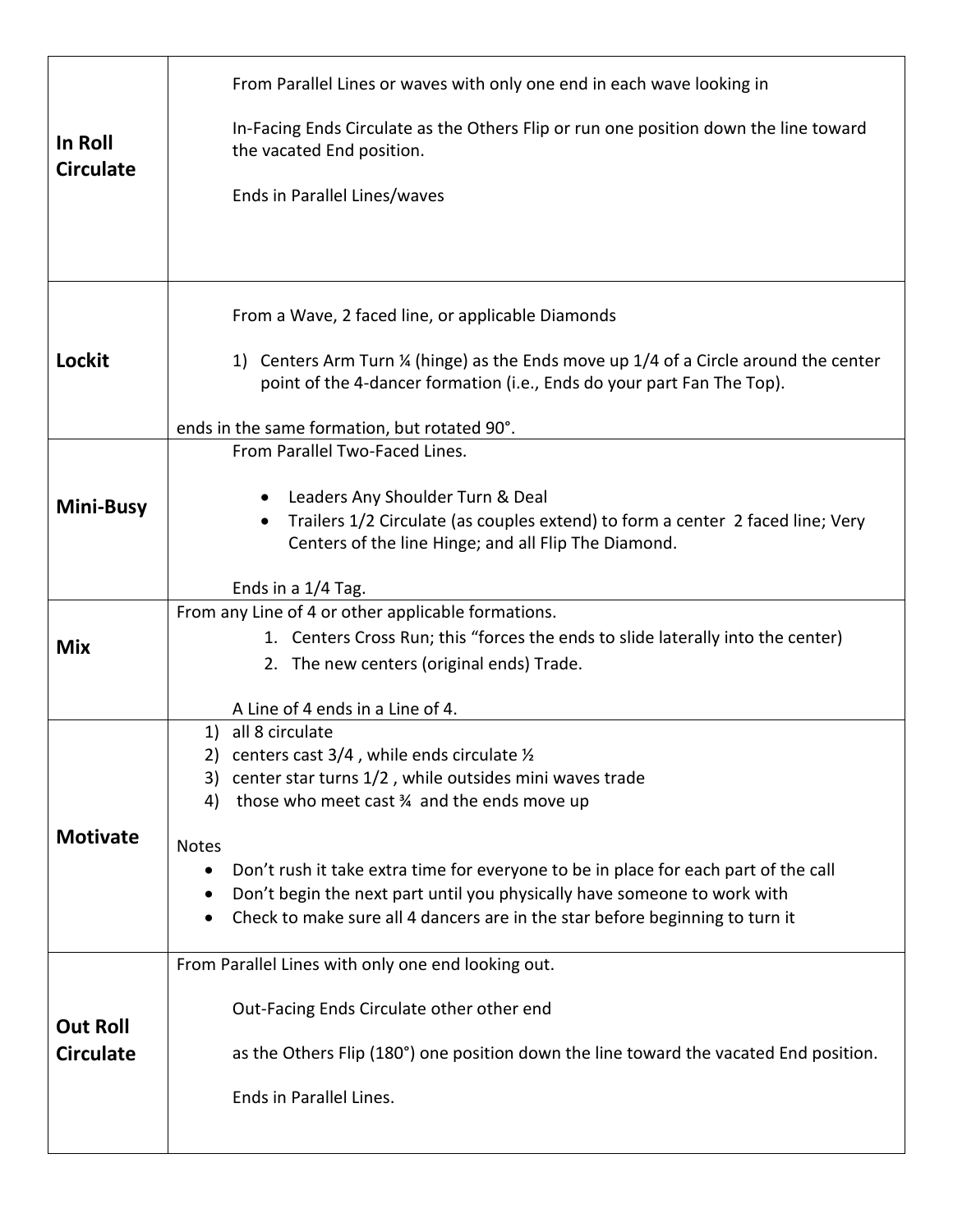|                                | From applicable formations (Facing Lines, Eight Chain Thru, or designated dancers<br>(Heads or Sides) from a Squared Set).                       |
|--------------------------------|--------------------------------------------------------------------------------------------------------------------------------------------------|
| Pair Off                       | Walk forward if necessary to meet the facing dancer, then Face Out (individually turn<br>1/4 to face away from the center of the set).           |
| <b>Partner</b><br><b>Hinge</b> | From couples<br>Do 1/2 of a Trade. (turn toward partner and take right hands)                                                                    |
|                                | Ends in a Mini-Wave.                                                                                                                             |
|                                | From a Couple or Mini-Wave.                                                                                                                      |
| <b>Partner</b><br>Tag          | Turn 1/4 in place to face the adjacent dancer (1/4 In); Pass Thru.<br>Ends in Back-to-Back Dancers.                                              |
|                                |                                                                                                                                                  |
|                                | From a Single Eight Chain Thru                                                                                                                   |
|                                | 1. Pass Thru                                                                                                                                     |
|                                | 2. Centers Turn Thru as Ends Right-face U-Turn Back                                                                                              |
| Pass & Roll                    | 3. All Pass Thru                                                                                                                                 |
|                                | 4. Centers Pass Thru                                                                                                                             |
|                                | 5. leads Right Roll To A Wave.                                                                                                                   |
|                                |                                                                                                                                                  |
|                                | Ends in a R-H Mini-Wave Box.                                                                                                                     |
|                                | From a Single Eight Chain Thru                                                                                                                   |
|                                |                                                                                                                                                  |
| Pass & Roll                    | 1. All Pass Thru                                                                                                                                 |
| Your                           | 2. Centers Turn Thru as Ends Right-face U-Turn Back                                                                                              |
| <b>Neighbor</b>                | 3. All start a pass thru but:                                                                                                                    |
|                                | 4. Follow Your Neighbor (e.g. those coming into the center Right Arm Turn 3/4 as<br>Ends individually turn 3/4 to the Right (1/4 Right 3 times). |
|                                | Ends in a L-H Wave.                                                                                                                              |
|                                | From Facing Dancers, or other applicable formations.                                                                                             |
|                                |                                                                                                                                                  |
|                                | Pass In:                                                                                                                                         |
|                                | Facing dancers Pass Thru; Face In (individually turn 1/4 toward the center of the set).                                                          |
| Pass In/                       |                                                                                                                                                  |
| Out                            | Pass Out:                                                                                                                                        |
|                                |                                                                                                                                                  |
|                                | Pass Thru; Face Out (individually turn 1/4 away from the center of the set).<br>$\bullet$                                                        |
|                                | Ends in a Couple.                                                                                                                                |
|                                |                                                                                                                                                  |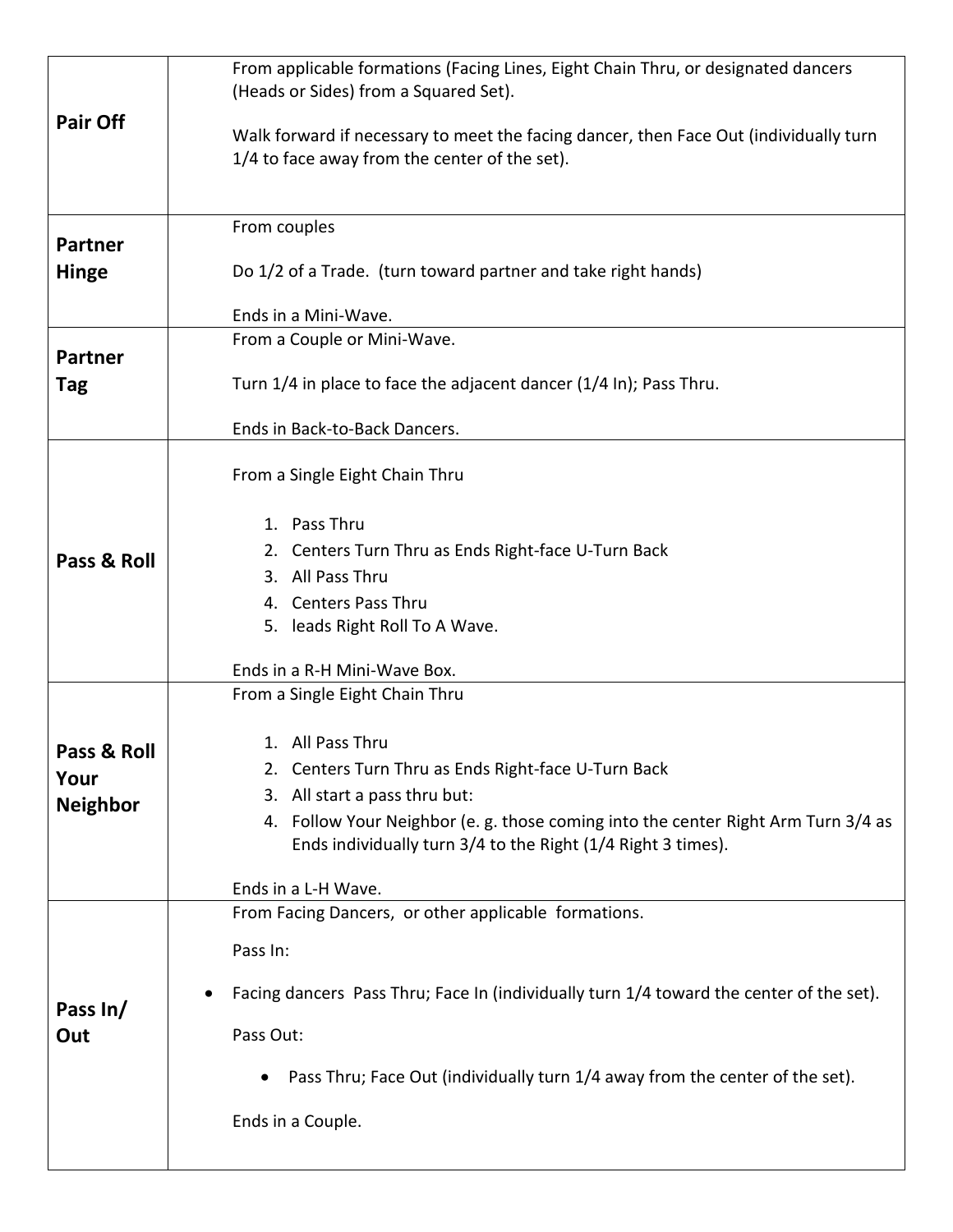|                        | From Facing Couples (or a R-H Wave).                                                                                                                                      |
|------------------------|---------------------------------------------------------------------------------------------------------------------------------------------------------------------------|
|                        | 1. Pass Thru                                                                                                                                                              |
| <b>Pass The</b>        | 2. $1/4 \ln$                                                                                                                                                              |
| Sea                    | 3. Left Touch (e.g. step to left hands)                                                                                                                                   |
|                        | Ends in a left hand Wave                                                                                                                                                  |
|                        | From an applicable 2 x 2                                                                                                                                                  |
| Peel &<br><b>Trail</b> | Leaders Peel Off as Trailers Trail Off.                                                                                                                                   |
|                        | A Mini-Wave Box ends in a Wave; Tandem Couples end in a One-Faced Line.                                                                                                   |
|                        | Note: See trail off                                                                                                                                                       |
|                        | From Facing Couples.                                                                                                                                                      |
| <b>Recycle</b>         | Beaus 1/2 Box Circulate and Right-face U-Turn Back as:                                                                                                                    |
| [Facing                | Belles Left Dodge and Veer Left.                                                                                                                                          |
| Couples]               | Or Beaus extend and u turn back to the right as belles dodge left and veer left                                                                                           |
|                        |                                                                                                                                                                           |
|                        | Ends in a R-H Wave.                                                                                                                                                       |
|                        | From applicable 3- or 4-dancer formations. The formation must have some dancers in a<br>Right hand Mini-Wave. For example, a Right hand Mini-Wave Box or a Facing Diamond |
|                        | with the Centers in a Right hand Mini-Wave.                                                                                                                               |
|                        | 1. Those who can Right Arm Turn 1/4;                                                                                                                                      |
|                        | 2. those who meet and can Left Arm Turn 1/2;                                                                                                                              |
| Remake                 | 3. those who meet and can Right Arm Turn 3/4.                                                                                                                             |
|                        | Usually ends in the same formation as the starting formation.                                                                                                             |
|                        | Remake is a 3-part call.                                                                                                                                                  |
|                        |                                                                                                                                                                           |
|                        | From a Thar.                                                                                                                                                              |
|                        | 1. Arm Turn 1/4 (to an Alamo Ring)                                                                                                                                        |
|                        | 2. alternating hands, Arm Turn 1/2                                                                                                                                        |
| Remake                 |                                                                                                                                                                           |
| <b>The Thar</b>        | 3. alternating hands, Arm Turn 3/4.                                                                                                                                       |
|                        | Ends in a Thar.                                                                                                                                                           |
|                        |                                                                                                                                                                           |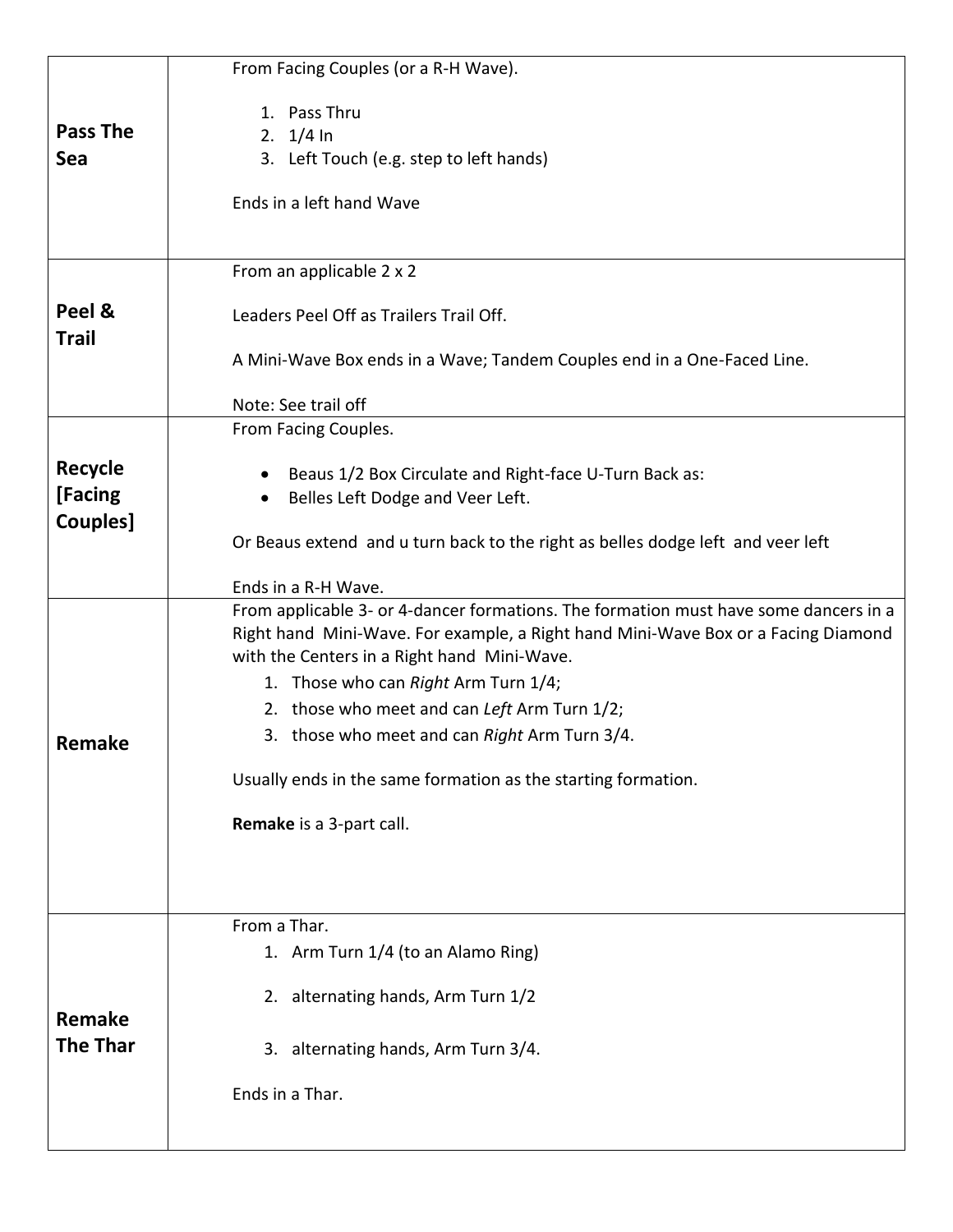|                                  | From any situation where dancers are front to back or back to back                                                                                                            |
|----------------------------------|-------------------------------------------------------------------------------------------------------------------------------------------------------------------------------|
|                                  | Right Roll To A Wave:                                                                                                                                                         |
| Right   Left<br><b>Roll To A</b> | As one movement, Leaders Right-face U-Turn Back and all Step To A Right-Hand<br>Mini-Wave.                                                                                    |
| <b>Wave</b>                      | Left Roll To A Wave:                                                                                                                                                          |
|                                  | As one movement, Leaders Left-face U-Turn Back and all Step To A Left-Hand<br>Mini-Wave.                                                                                      |
|                                  | From a right or left hand boxes                                                                                                                                               |
| Scoot &<br><b>Dodge</b>          | Leaders Dodge (sidestep into the adjacent position as in Walk & Dodge) as:                                                                                                    |
|                                  | Trailers do your part Scoot Back (Extend, Trade, and Extend).                                                                                                                 |
|                                  | A Mini-Wave Box ends in Back-to-Back Couples.                                                                                                                                 |
|                                  | There are two slightly different definitions for Scoot & Weave depending upon the starting<br>formation.                                                                      |
|                                  | From a Mini-Wave Box (or applicable T-Bone 2x2):                                                                                                                              |
|                                  |                                                                                                                                                                               |
|                                  | Scoot Back                                                                                                                                                                    |
|                                  | As you finish the soot back: Weave. (step up shoulder to shoulder, without<br>touching hands "hinge", then the centers trade-this is not the precise<br>definition-see below) |
|                                  | Ends in a Wave.                                                                                                                                                               |
|                                  | From a Single 1/4 Tag:                                                                                                                                                        |
| Scoot &                          | Extend                                                                                                                                                                        |
| Weave                            | Arm Turn 1/2<br>Weave.                                                                                                                                                        |
|                                  |                                                                                                                                                                               |
|                                  | Ends in a Wave.                                                                                                                                                               |
|                                  | A precise definition of Weave is given below.                                                                                                                                 |
|                                  | Weave: From a Mini-Wave Box (or applicable T-Bone 2 x 2) or a Single Eight Chain<br>Thru:                                                                                     |
|                                  | Pass Thru or Step Thru;                                                                                                                                                       |
|                                  | Ends turn 1/4 in place toward the shoulder just passed as Centers, using the opposite<br>hand as the shoulder just passed, do an Arm Turn 1/4. Ends in a Wave.                |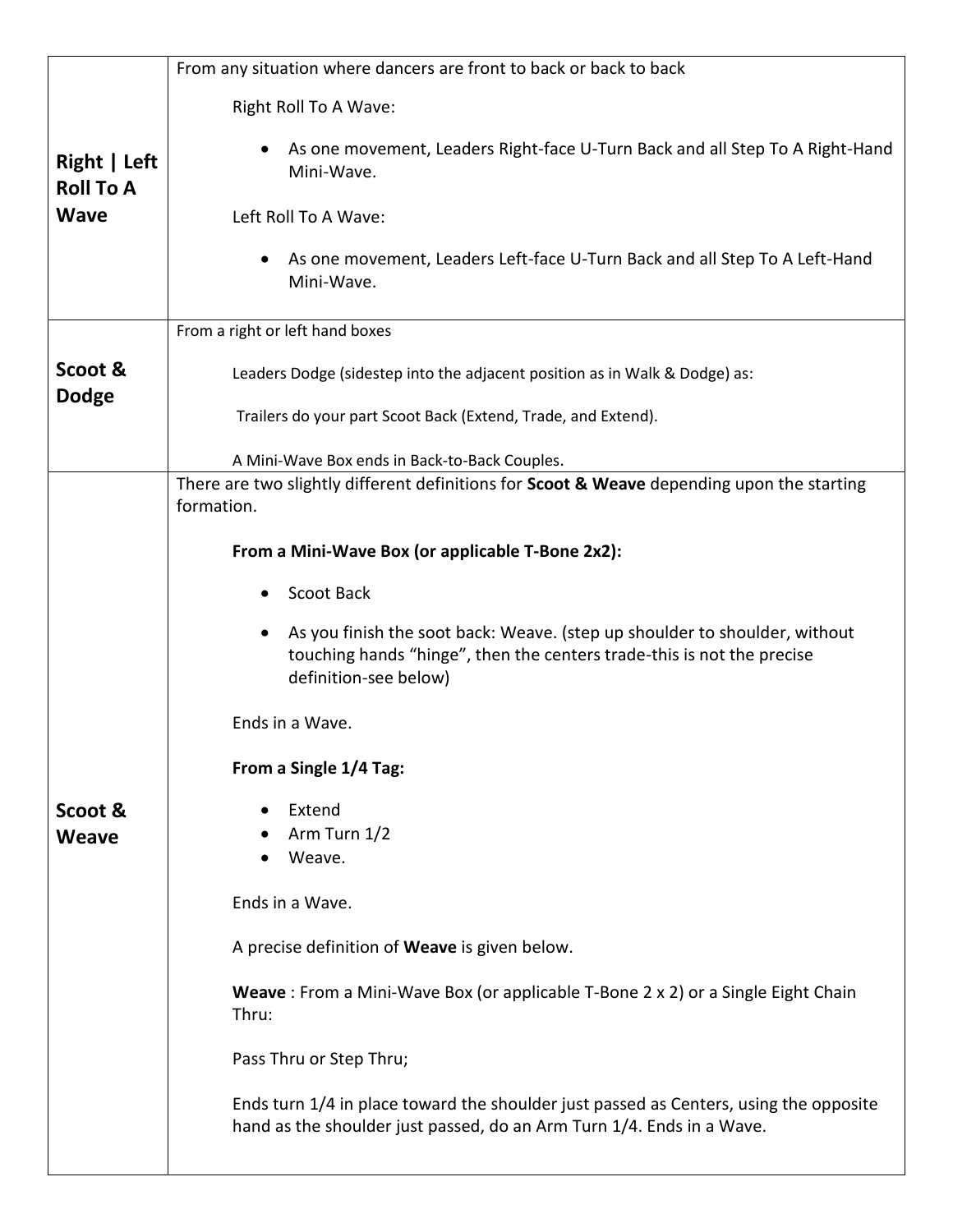|                            | From parallel waves:                                                                                                                                                                                                                                 |
|----------------------------|------------------------------------------------------------------------------------------------------------------------------------------------------------------------------------------------------------------------------------------------------|
|                            | 1. The leads (those facing out) scoot back -i.e. flip over to the vacated spot                                                                                                                                                                       |
|                            | 2. The trailers extend, swing, slip, swing and extend (extend--work, work, work--extend)                                                                                                                                                             |
|                            | From a 1⁄4 tag:                                                                                                                                                                                                                                      |
| <b>Scoot</b><br>chain thru | In this case all dancers are trailers and:                                                                                                                                                                                                           |
|                            | 1. all extend                                                                                                                                                                                                                                        |
|                            | 2. swing, slip, swing                                                                                                                                                                                                                                |
|                            | 3. all extend                                                                                                                                                                                                                                        |
|                            | this ends in a 34 tag formation                                                                                                                                                                                                                      |
|                            | This is the single version of wheel and deal                                                                                                                                                                                                         |
|                            | From a Mini-Wave                                                                                                                                                                                                                                     |
|                            | Dancers fold to face each other                                                                                                                                                                                                                      |
| <b>Single</b>              | From a couple:                                                                                                                                                                                                                                       |
| Wheel                      | The right hand dancer folds toward the handhold and takes a slight step ahead<br>$\bullet$<br>to stand in from of the left hand dance who folds toward the handhold to stand<br>behind the original right hand dancers. This ends in Tandem Dancers. |
|                            | Alternate definition: As one movement, partner Hinge and individually roll. From a couple this<br>is a partner hinge and roll.                                                                                                                       |
|                            | From a Wave (or other applicable 4-dancer formation).                                                                                                                                                                                                |
|                            | Slip:                                                                                                                                                                                                                                                |
| <b>Slip</b>                | Centers Arm Turn 1/2.                                                                                                                                                                                                                                |
| <b>Slide</b>               | Slide:                                                                                                                                                                                                                                               |
|                            | Ends and adjacent Centers slide nose-to-nose past one another to exchange places.                                                                                                                                                                    |
| <b>Swing</b>               | Swing:                                                                                                                                                                                                                                               |
| <b>Slither</b>             | Ends and adjacent Centers Arm Turn 1/2.                                                                                                                                                                                                              |
|                            | Slither:                                                                                                                                                                                                                                             |
|                            | Centers slide nose-to-nose past one another to exchange places.                                                                                                                                                                                      |
|                            |                                                                                                                                                                                                                                                      |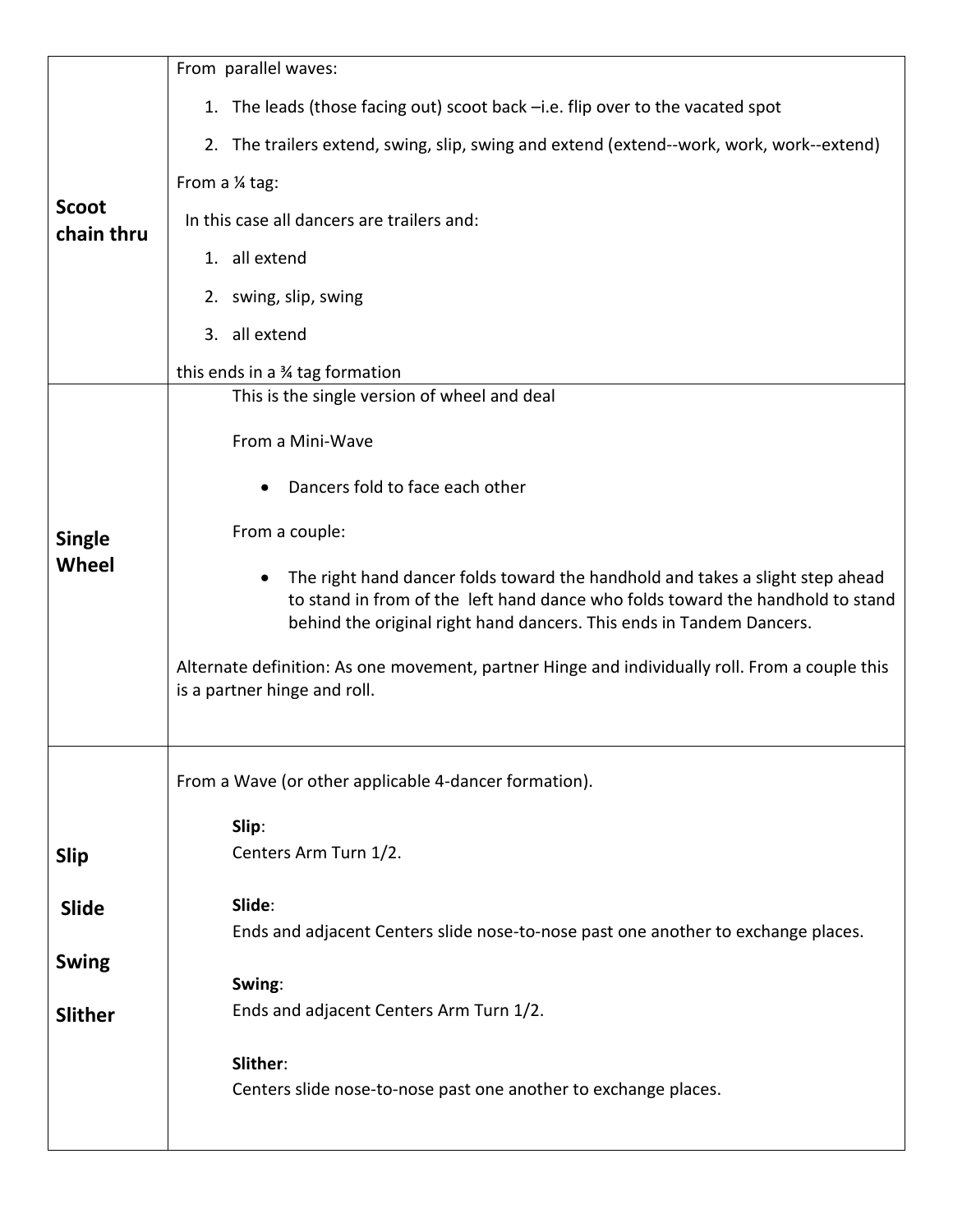|                                                          | From a Generalized 1/4 Tag, and Generalized Columns with the Centers facing                                                                                                                                                                                                                                                                                                                                                                                                                                   |
|----------------------------------------------------------|---------------------------------------------------------------------------------------------------------------------------------------------------------------------------------------------------------------------------------------------------------------------------------------------------------------------------------------------------------------------------------------------------------------------------------------------------------------------------------------------------------------|
|                                                          | Centers (If the centers are facing they step to a wave then)                                                                                                                                                                                                                                                                                                                                                                                                                                                  |
| <b>Spin The</b>                                          | Swing, slip and Cast Off 3/4.                                                                                                                                                                                                                                                                                                                                                                                                                                                                                 |
| Windmill                                                 | <b>Outsides</b>                                                                                                                                                                                                                                                                                                                                                                                                                                                                                               |
| direction                                                | Individually turn 1/4 toward the given direction. At this point they are in the<br>position of ends of lines or waves and do 2 all 8 circulates around the outside<br>of the set up. The direction given can be right, left, in or out.                                                                                                                                                                                                                                                                       |
|                                                          | Callers may modify the number of circulates—such as spin the windmill right outsides<br>circulate 1 1/2 times.                                                                                                                                                                                                                                                                                                                                                                                                |
|                                                          | Note: This call is given as "split counter rotate (fraction)                                                                                                                                                                                                                                                                                                                                                                                                                                                  |
|                                                          | The given fraction is almost always 1/4. If no fraction is given, assume 1/4.                                                                                                                                                                                                                                                                                                                                                                                                                                 |
| Split/Box<br><b>Counter</b><br><b>Rotate</b><br>fraction | Divide the overall formation into two equal-sized sub-formations (e.g., from a 2x4, work in<br>each 2x2). Locate the center point of each sub-formation. Walk forward in an arc for a total of<br>1/4 of a circle, around the flagpole center of the sub-formation, keeping the same distance<br>from the center of the sub-formation. (If a fraction of $\frac{1}{2}$ or $\frac{3}{4}$ is given turn in your arc that<br>fraction-this is rare at advanced)<br>Waves end in columns and columns end in waves |
|                                                          | $\left( 0 \right)$ $\left[ 0 \right]$ $\left( 0 \right)$<br>⊕<br>Ч<br>Э<br>12.<br>☺<br>$\overline{E}$<br>◫◑▯◶<br>$\mathbf{\Theta}$<br>ЕI<br>$\left( 4\right)$<br>IЭ<br>before<br>after<br>before<br>after<br><b>Split Counter</b><br><b>Split Counter</b><br>Rotate 1/4<br>Rotate 1/4                                                                                                                                                                                                                         |
|                                                          | from Parallel Waves and right/left handed Columns you can hold onto the adjacent dancer<br>$\bullet$<br>and turn your box 1/4 of a Circle (as if a big hand reached out of the sky, grabbed your box of<br>4, and turned it 1/4 in place).                                                                                                                                                                                                                                                                    |
|                                                          | From Facing Couples, a Box Counter Rotate 1/4 is like a (Box) Pass In.                                                                                                                                                                                                                                                                                                                                                                                                                                        |
|                                                          | From Back-to-Back Couples, a Box Counter Rotate 1/4 is like a Partner Tag, except that<br>$\bullet$<br>everyone can Roll after a Box Counter Rotate 1/4.                                                                                                                                                                                                                                                                                                                                                      |
|                                                          | From a diamond turn the diamond 1/4 maintaining the hand hold                                                                                                                                                                                                                                                                                                                                                                                                                                                 |
|                                                          | From a grand wave/line a split counter rotate is a lockit                                                                                                                                                                                                                                                                                                                                                                                                                                                     |
|                                                          | Everyone can Roll on split counter rotate                                                                                                                                                                                                                                                                                                                                                                                                                                                                     |
|                                                          | Box Counter rotate means that the center box of 4 does the call rather than each side of the formation                                                                                                                                                                                                                                                                                                                                                                                                        |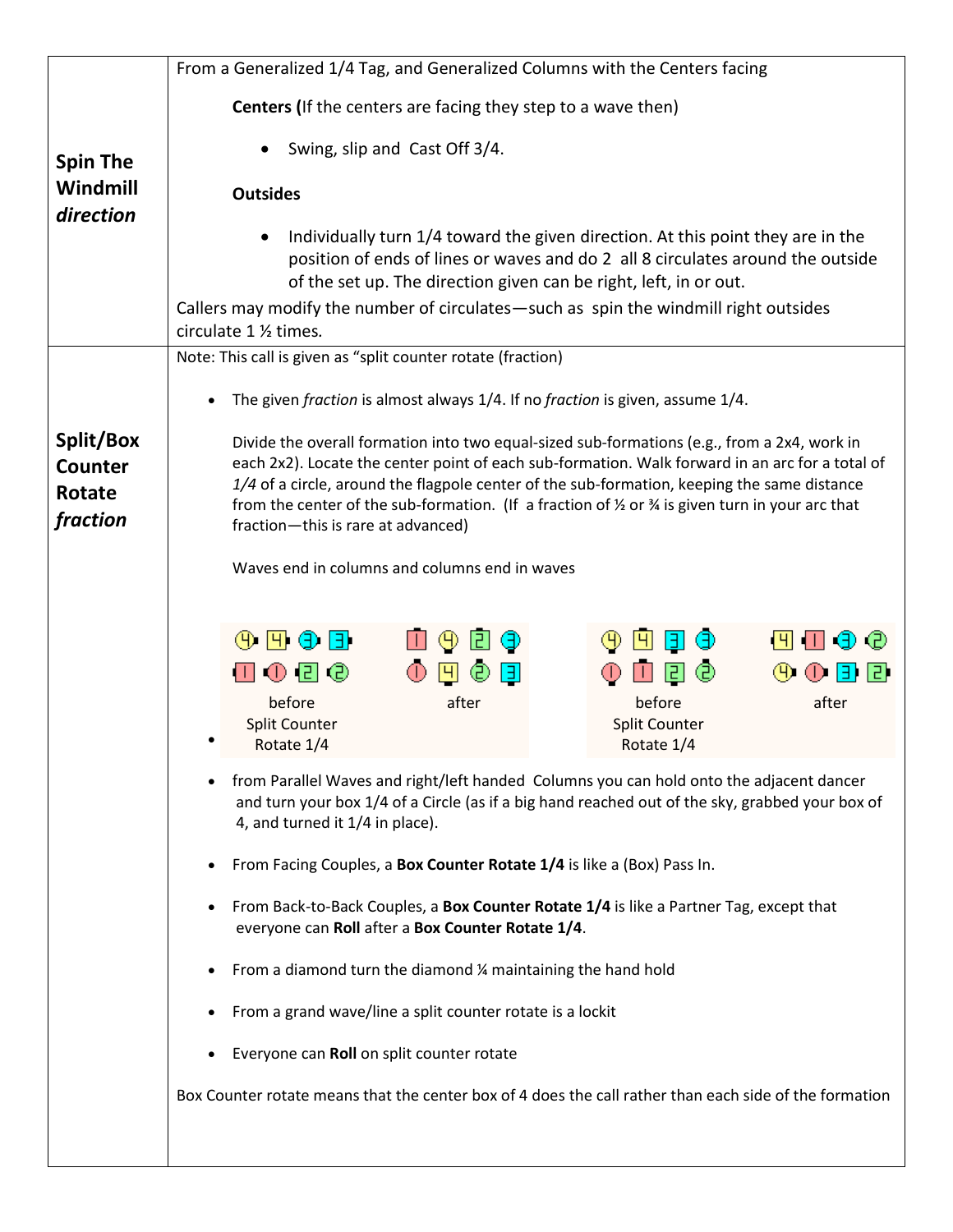| Split /Box<br><b>Transfer</b>               | From a Mini-Wave Box                                                                                                                                                                                                                                                                                                       |
|---------------------------------------------|----------------------------------------------------------------------------------------------------------------------------------------------------------------------------------------------------------------------------------------------------------------------------------------------------------------------------|
|                                             | Leaders Box Circulate twice and 1/4 In as Trailers Extend, Arm Turn 3/4, and Extend.                                                                                                                                                                                                                                       |
|                                             | A Mini-Wave Box ends in a Mini-Wave Box.                                                                                                                                                                                                                                                                                   |
|                                             | Note: the person you start holding hands with you end holding hands with. The circulators<br>must take a wide loop around the box to give the trailers room to cast. A common error is<br>that the circulators cut off the casters. Also the circulators can move slowly in their wide arc<br>so the timing works out well |
|                                             | 1) Those facing right pull by and $\frac{1}{4}$ in                                                                                                                                                                                                                                                                         |
|                                             | 2) All step to a left hand wave                                                                                                                                                                                                                                                                                            |
| <b>Split</b><br><b>Square</b>               | Left swing thru<br>3)                                                                                                                                                                                                                                                                                                      |
| chain Thru                                  | 4) Left turn thru                                                                                                                                                                                                                                                                                                          |
|                                             | Begins in a split square thru set up ends in couples back to back                                                                                                                                                                                                                                                          |
|                                             | From the same T-bone set up as split square thru                                                                                                                                                                                                                                                                           |
| <b>Split</b>                                | 1. Those who can (those facing, or those in a R-H Mini-Wave)<br>Right Pull By and turn 1/4 to face the inactive dancers                                                                                                                                                                                                    |
| <b>Square</b>                               | 2. All Left Swing Thru                                                                                                                                                                                                                                                                                                     |
| <b>Chain Thru</b>                           | 3. All Left Turn Thru.                                                                                                                                                                                                                                                                                                     |
|                                             | Ends in Back-to-Back Couples.                                                                                                                                                                                                                                                                                              |
|                                             |                                                                                                                                                                                                                                                                                                                            |
| <b>Split</b><br><b>Square</b><br>Thru $(n)$ | Those facing directly Right Pull By and turn 1/4 to face the inactives (1/4 In);<br>all Finish a Square Thru $n$ (square thru 1, 2, 3, 4).                                                                                                                                                                                 |
|                                             | Ends in Back-to-Back Couples.                                                                                                                                                                                                                                                                                              |
|                                             | Thus call can be done as a left split square thru where the first pull by is left                                                                                                                                                                                                                                          |
|                                             |                                                                                                                                                                                                                                                                                                                            |
|                                             | begins in facing couples ends in couples back to back                                                                                                                                                                                                                                                                      |
| <b>Square</b><br><b>Chain Thru</b>          | All right pull by<br>1)<br>$\frac{1}{4}$ in<br>2)<br>3)<br>step to a left hand wave and left swing thru<br>left turn thru<br>4)                                                                                                                                                                                            |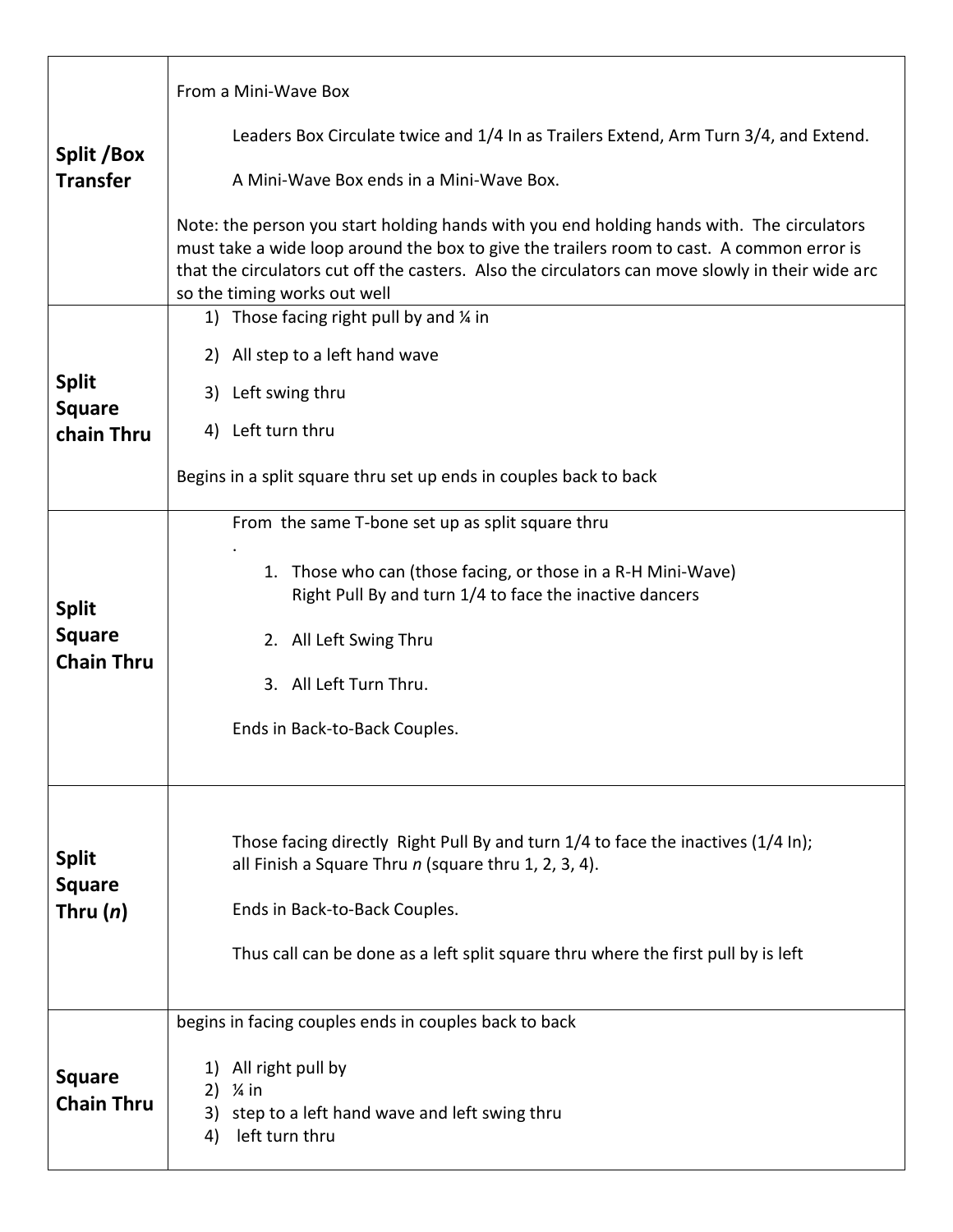| Step &<br><b>Slide</b>                                   | From any Line of 4 or other applicable formations.                                                |
|----------------------------------------------------------|---------------------------------------------------------------------------------------------------|
|                                                          | Centers Step Ahead as Ends Slide into the vacated adjacent Center position.                       |
|                                                          | One faced Line of 4 ends in a 2 x 2                                                               |
|                                                          | Wave and 2 faced lines end in a "z"                                                               |
|                                                          |                                                                                                   |
|                                                          | <b>From Facing Couples</b>                                                                        |
|                                                          | Swap Around:                                                                                      |
| <b>Swap</b><br><b>Around</b>                             | Belles walk forward (Box Circulate) as<br>$\bullet$                                               |
| <b>Reverse</b>                                           | Beaus flip (Run) into the adjacent Belle's position.                                              |
| <b>Swap</b><br><b>Around</b>                             | Reverse Swap Around:                                                                              |
|                                                          | Beaus walk forward (Box Circulate) as                                                             |
|                                                          | Belles flip (Run) into the adjacent Beau's position                                               |
|                                                          | Facing Couples end in Back-to-Back Couples.                                                       |
|                                                          | From a Wave.                                                                                      |
| <b>Switch The</b>                                        | Centers Run as Ends Cross Run                                                                     |
| <b>Wave</b>                                              | Ends in a Two-Faced Line.                                                                         |
|                                                          | Note if centers and ends start a hinge it will get you going in the right direction               |
|                                                          | <b>Switch To A Diamond:</b>                                                                       |
|                                                          | From a Wave (or any Line of 4).                                                                   |
| <b>Switch To</b><br>A(n)<br>Diamond/<br><b>Hourglass</b> | Centers Run as Ends do your part Diamond Circulate.<br>$\bullet$                                  |
|                                                          | Ends in a Diamond.                                                                                |
|                                                          | <b>Switch To An Hourglass:</b>                                                                    |
|                                                          | From Parallel Waves (or applicable Parallel Lines).                                               |
|                                                          | Centers Run as Ends do your part Hourglass Circulate (Lead Ends 1/2 Circulate                     |
|                                                          | as Trailing Ends Veer Inward to end in a Mini-Wave with their opposite).<br>Ends in an Hourglass. |
|                                                          |                                                                                                   |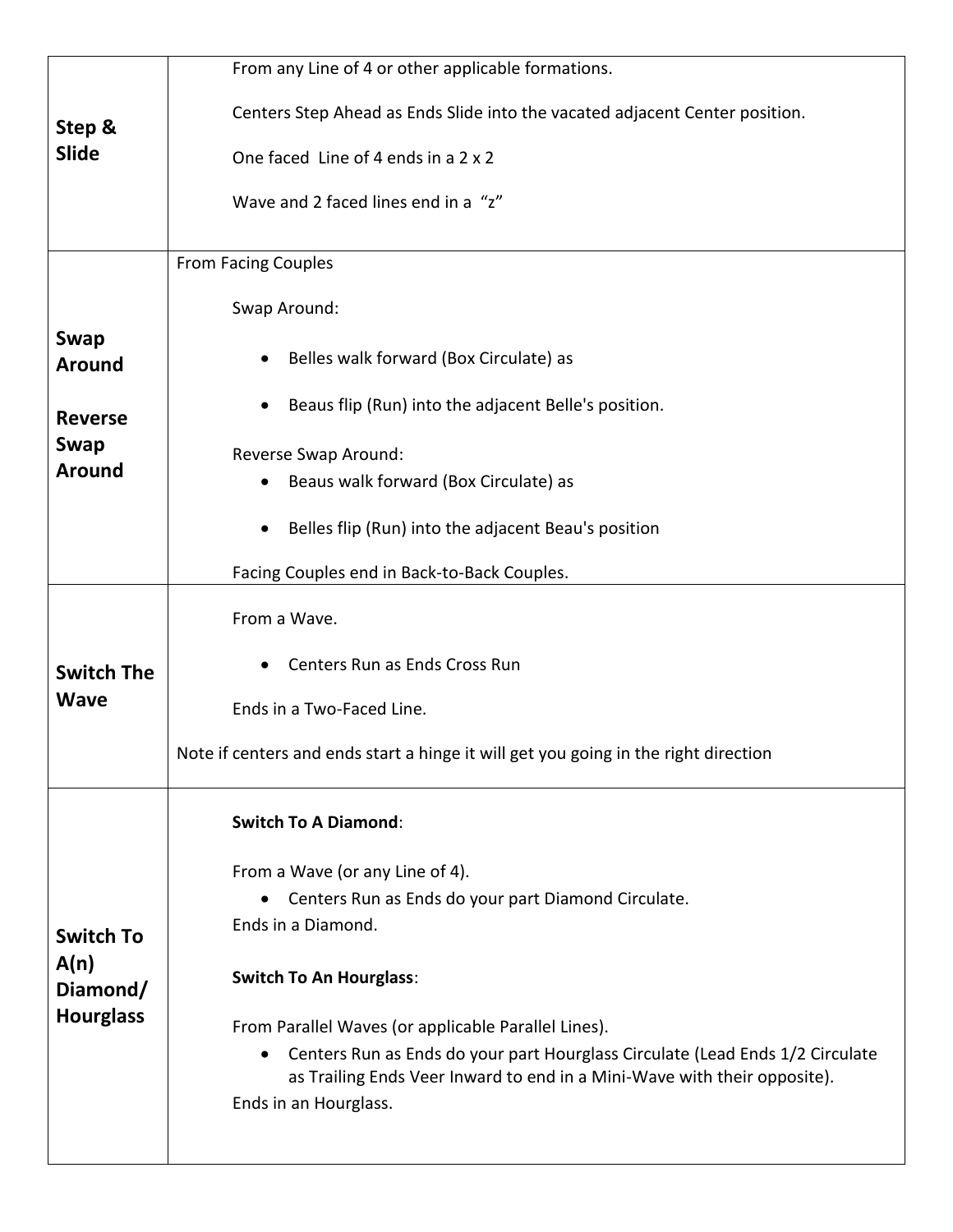| <b>Trade</b><br><b>Circulate</b><br>From<br>waves | <b>From Parallel Waves</b>                                                                                                                                            |
|---------------------------------------------------|-----------------------------------------------------------------------------------------------------------------------------------------------------------------------|
|                                                   | Leaders Trade as Trailers diagonal Pass Thru.                                                                                                                         |
|                                                   | For this trade circulate dancers point at who they are trading with.                                                                                                  |
|                                                   | Parallel Waves end in opposite-handed Parallel Waves;                                                                                                                 |
|                                                   | Parallel Two-Faced Lines end in opposite-handed Parallel Two-Faced Lines.                                                                                             |
| <b>Trade</b><br><b>Circulate</b>                  | Lead couples partner trade                                                                                                                                            |
| from two<br>faced lines                           | Trailing couples diagonal pass thru                                                                                                                                   |
|                                                   | From an applicable box of 4 (usually a Mini-Wave Box or Tandem Couples)                                                                                               |
|                                                   | In a box of 4 with a lead couple and a trailing couple (tandem couples)                                                                                               |
| <b>Trail Off</b>                                  | the leaders trade and spread passing left shoulders as one movement, to become ends of a<br>forming line                                                              |
|                                                   | the Trailers step forward and Trade (passing left-shoulders if facing the same direction).                                                                            |
|                                                   | When done from a mini wave box the leads trail off and the trailers trail off by extending and<br>trading with the inside hand                                        |
|                                                   | See first transfer the column below                                                                                                                                   |
|                                                   | From Columns or other applicable formations.                                                                                                                          |
|                                                   | First Two dancers in the Column (#1 and #2) transfer the column                                                                                                       |
| <b>Transfer</b>                                   | (i.e they move forward in Single File around the outside of the other Column until<br>parallel with the Center Box and then individually Face In (to end as a Couple) |
| And                                               | For this call they must make a clear couple facing in.                                                                                                                |
| anything                                          | as the Other dancers step forward to form a compact center formation ("normalize")<br>and do the <i>anything</i> call.                                                |
|                                                   | For this call the 1 and 2 dancers must be in a column. The other dancer can be 3 and 4<br>in a column or a couple facing in.                                          |
|                                                   | Examples: transfer and ¼ thru, transfer and scoot and weave, transfer and crossfire,<br>etc.                                                                          |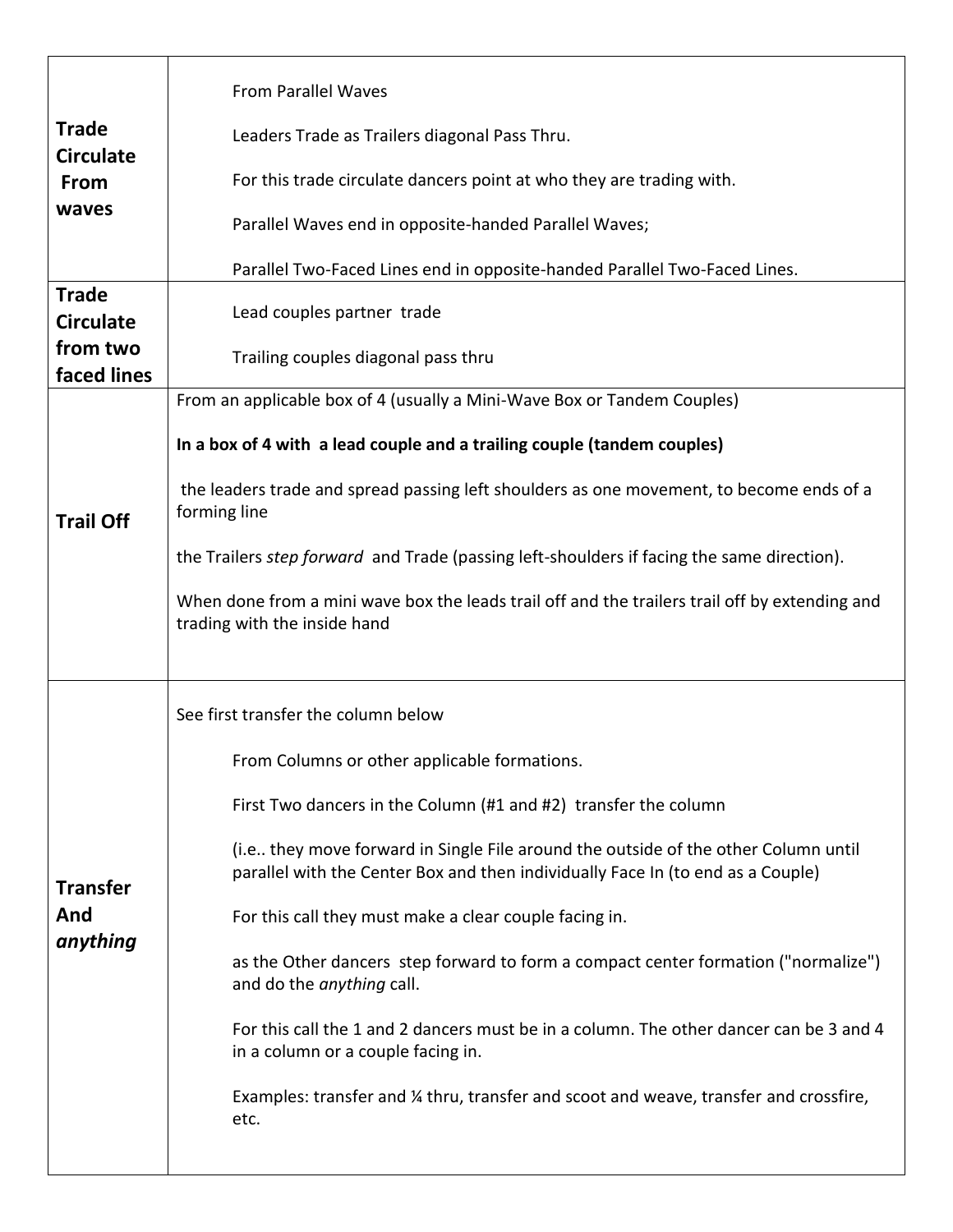| <b>Transfer</b><br><b>The</b><br>Column | From right or left handed columns                                                                                                                                                                                                                                                                                                                                                                                            |
|-----------------------------------------|------------------------------------------------------------------------------------------------------------------------------------------------------------------------------------------------------------------------------------------------------------------------------------------------------------------------------------------------------------------------------------------------------------------------------|
|                                         | 1. First two dancers in the Column (#1 and #2) move forward in Single File around the outside of<br>the other Column until parallel with the Center Box and then individually Face In (to end as a<br>Couple) This movement is to the right from right hand columns and to the left from left hand<br>columns.<br>2. At the same time the Last Two dancers (#3 and #4) Circulate (to form a Center Box) and Cast<br>Off 3/4; |
|                                         | all Extend to wave of the same handedness as the cast 3/4<br>3.                                                                                                                                                                                                                                                                                                                                                              |
|                                         | Ends in Parallel Waves. Note from right hand columns the action of dancers 1 and 2 feels like a track 2<br>and face in. From left hand columns it feels like a left track 2 where they loop around the 3 and 4<br>dancers passing a left shoulder.                                                                                                                                                                           |
|                                         | From right or left handed columns                                                                                                                                                                                                                                                                                                                                                                                            |
| <b>Triple</b><br><b>Scoot</b>           | #1 dancer Circulate as the Others Grand Extend (1/2 Circulate), Arm Turn 1/2, and Grand<br>Extend (take a small step forward).<br>Ends in Mini-Wave Columns.                                                                                                                                                                                                                                                                 |
|                                         | Alternative definition: everyone does their part of a scoot back with column dancers 2, 3, and 4 doing                                                                                                                                                                                                                                                                                                                       |
|                                         | the trailer's part                                                                                                                                                                                                                                                                                                                                                                                                           |
|                                         | From a grand line/wave, point to point diamonds or other applicable 8-dancer formation.                                                                                                                                                                                                                                                                                                                                      |
| <b>Triple</b><br><b>Trade</b>           | Center Six (3 pairs of dancers) Trade.                                                                                                                                                                                                                                                                                                                                                                                       |
|                                         | The very end dancers do nothing                                                                                                                                                                                                                                                                                                                                                                                              |
|                                         | From any Line of 4                                                                                                                                                                                                                                                                                                                                                                                                           |
| Turn &                                  | As one movement, 1/2 tag the line (always passing right shoulders) then turn 1/4 in place toward your<br>initial turning direction.                                                                                                                                                                                                                                                                                          |
|                                         | Note: Think: turn-step-turn                                                                                                                                                                                                                                                                                                                                                                                                  |
|                                         | Ends in a box of 4                                                                                                                                                                                                                                                                                                                                                                                                           |
| <b>Deal</b>                             | Right hand Two-Faced Line ends in Facing Couples.                                                                                                                                                                                                                                                                                                                                                                            |
|                                         | Left hand Two-Faced Line ends in Back-to-Back Couples.<br>$\bullet$                                                                                                                                                                                                                                                                                                                                                          |
|                                         | A left hand Wave ends in a right hand Mini-Wave Box.<br>٠<br>A One-Faced Line ends in Tandem Couples                                                                                                                                                                                                                                                                                                                         |
|                                         |                                                                                                                                                                                                                                                                                                                                                                                                                              |
|                                         | Dancers seem to have great difficulty when this call is called from waves. Mainly because it is less<br>frequently called. If you are in a wave you will end up in a box of the opposite handedness from the<br>wave. You will also end up holding hands with the same person but the opposite hand from when you<br>started.                                                                                                |